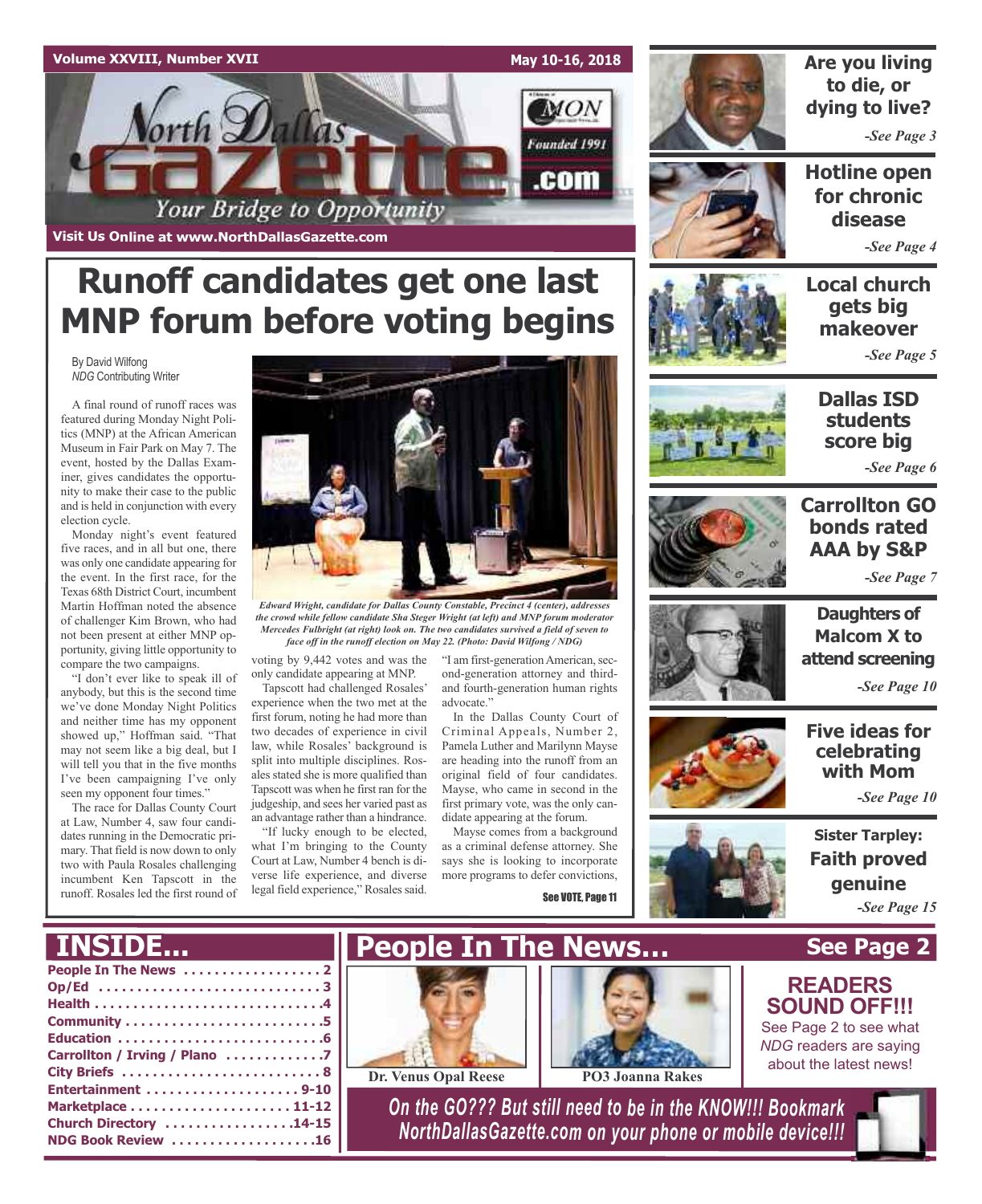### **People in the News www.NorthDallasGazette.com**

### **Dr. Venus Opal Reese**

"Why is it when white women tell their truth, it's all over the media," says Dr. Venus Opal Reese, creator of the Black Woman Millionaire Tour and author of the best-selling book by the same name. "Based on conversations I have had with hundreds of black women leaders and entrepreneurs who have attended tour stops nationwide, the word on the street has been that when white women started to speak up about Harvey Weinstein, it was big news. But black women have been saying the same thing



for centuries and it wasn't a headline."

They aren't wrong. Studies have shown that sexual violence affects black women at higher rates. More than 20 percent of black women are raped dur-

### ing their lifetimes — a higher percentage than women overall. Professor and journalist Shanita Hubbard provides insight into how this fact is tied to why white women get heard while black women don't: "Black girls and women are both viewed as hypersexual so our stories are ignored."

Dr. Venus, a Stanford University graduate and former tenured professor, discusses on her tour that the black female body is a "social non-being." As such, black women are rendered voiceless, disposable, and powerless. She talks about how this has been the

case since the 1600s, when taxes and laws were created to justify the right to black women's bodies as the labor-producing workforce for the American Dream.

According to Dr. Venus, historically the black female body has been socially positioned in the following ways:

- the workhorse
- the cash cow
- the beast of burden.

"We are still positioned socially to not only work like a slave but to also remain powerless, broke and broken," says Dr. Venus. "What I have learned from my own experience of living on the streets by the age of 16, eating out of trash cans, and being subject to damn near every sort of violation is this: the way to claim your power is to heal and have your own money."

Dr. Venus is on the last leg of her national tour based on her best-selling book, The Black Woman Millionaire: A Revolutionary Act That Defies Impossible.

"The book deep dives into the healing required to be your own boss and to charge what you are truly worth. During the 4-hour workshop-like tour stops, I cover proven business

Commander, U.S. 7th Fleet Joey Dodgen. "We are the training we used to gross over \$4 million in five years. We did it through healing," states Dr. Venus, who has been featured in *Forbes, Ebony, Black Enterprise*, on ABC News, CBS News, PBS, in *Glamour magazine*, and *Diversity Inc.*

"It's time for black women to never have to put up with crap for a paycheck. Or stay in any sort of terrorizing relationship because we need the money. We have access now that our ancestors could never have known to pray for. It's not only our time, it's our turn."

#### cific region through Joint **Partnerships.**

"While serving here, I have been able to deploy with the hospital ship USNS Comfort where we visited ten different countries and did humanitarian work and brought medical care to those communities," said Rakes.

As a member of one of the U.S. Navy's most reliedupon assets, Rakes and other sailors know they are part of a legacy that will last beyond their lifetimes providing the Navy the nation needs.

"The Navy helped me reach my goals and see more

#### See RAKES, Page 15

### **PO3 Joanna Rakes**

By SP2 Theodore Quintana Navy Office of Community Outreach

SASEBO, Japan-A Mansfield, Texas, native and 2008 Mansfield High School graduate is serving U.S. Navy with U.S. Naval Hospital Yokosuka (USNH Yokosuka), Branch Health Clinic (BHC) Sasebo.

Petty Officer 3rd Class Joanna Rakes is a hospital corpsman serving with BHC Sasebo, operating out of Sasebo, Japan.

ANavy hospital corpsman is responsible for the prevention and treatment of disease



and injury, assisting health care professionals in providing medical care to personnel, conducting preliminary physical examinations, and maintaining treatment records.

Rakes is proud to serve in the Pacific and fondly recalls memories of Mansfield.

"I like taking care of people," said Rakes. "I like the the different variety of patients we get. I'm doing what I always wanted to do so it solidified my goals. This command is a close-knit community which makes for a great work environment."

Moments like that makes it worth serving around the world ready at all times to defend America's interests. With more than 50 percent of the world's shipping tonnage and a third of the world's crude oil passing through the region, the United States has historic and enduring interests in this part of the world. The Navy's presence in Sasebo is part of that long-standing commitment, explained Navy officials.

BHC is a branch health clinic of USNH Yokosuka. Yokosuka and Sasebo together are the largest U.S. military treatment facilities on mainland Japan. Branch health annexes are located at Camp Fuji and Hario, while Branch health clinics are located in Iwakuni, andAtsugi in mainland Japan; Chinhae, Korea on the southern tip of South Korea; and Diego Garcia in the Indian Ocean.

"You make a difference every day," said Deputy most prepared, highly trained and the most capable force in the Indo Pacific. Our carriers, amphibious assault ships, aircraft and most importantly, our people, are ready today to face regional challenges and lead our Navy's forces in this theater, just as the officers and Sailors of 7th Fleet have done for 75 years. So thank you for all that you do."

The hospital provides all medical, dental, and emergency services. BHC Sasebo strives to be the premier provider of healthcare to active duty forces and their families in the Indo-Asia-Pa-

## **NDG Readers Sound Off...**

### **EarthX brings environmental awareness to Dallas**

QUOTE "...Dallas is the 11th most polluted city in the U.S., and North Texas alone has some of the highest ozone levels in the entire state."

Dr Neil Carman, an Environmental Scientist, helped Kevin Felder (Dallas City Council District 7) with controlling some local air pollution issues.

SAFER WATER - May 15th Event for and by citizens - Dr Neil Carman will be one of the speakers at this event being held in Garland (Garland Plaza Theatre - 521 W State St, Garland, TX 75040 ) 7pm until 9pm

### **Beto breaks for a lesson in urban agriculture between North Texas rallies** Great job to see local agriculture at work. I think I saw some heritage breeds on their website which will

really help livestock genetic diversity. I hope they celebrate and perhaps have some fund raising activities

*- TomT* learns about where their for the farm during International Heritage Breeds Week May 20-26th. #HeritageBreedsWeek The more the younger generation food comes from and how to treat livestock ethically will be a bonus for a lifetime and our future. Thanks so much for the great article.

*- Gabrielle Gordon*

**Tarrant County Sheriff's Office Issues Warning about Green Dot Scam**

We were contacted by

this scam in the last couple of days. There is a saying that if it sounds too good to be true, it probably isn't. Likewise, if it doesn't seem right or doesn't make sense, it probably not true.

### **second chance at a high school diploma for adults**

didn't pass the taas math should i take this course. *-Jarisha Hashaway*

**To share your opinion visit NorthDallasGazette.com**



\$69\* DIVORCE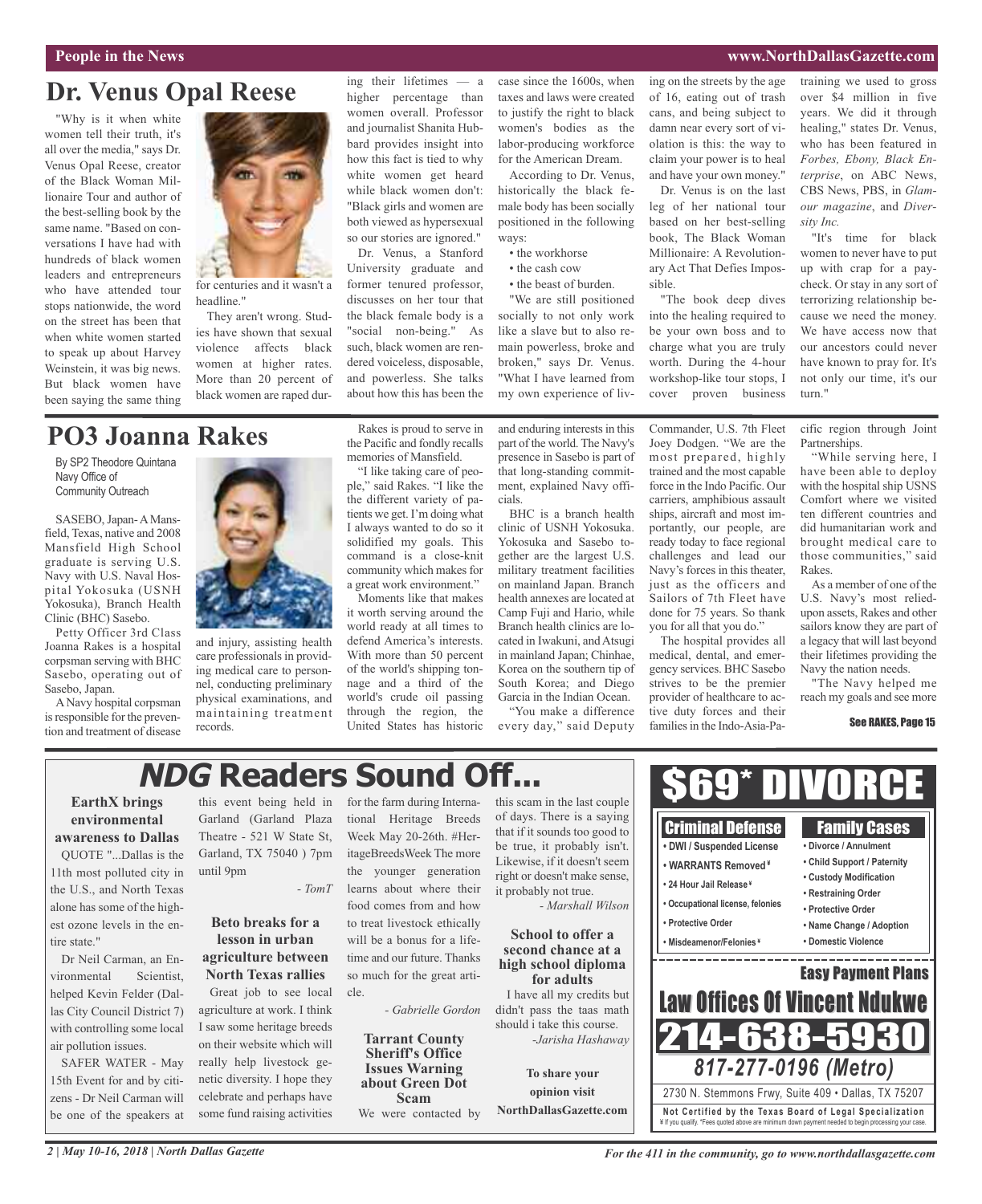### **www.NorthDallasGazette.com Op-Ed**



P.O. Box 763866 - Dallas, Texas 75376-3866 Phone: 972-432-5219 - Fax: 972-509-9058

*"Do what you say you are going to do ... when you say you are going to do it."*

**Publisher's Office:** publisher@northdallasgazette.com

**Sales Department:** marketing@northdallasgazette.com 972-509-9049

**Editorial Department:** editor@northdallasgazette.com

### **Online:**

www.NorthDallasGazette.com www.twitter.com/NDGEditor www.facebook.com/NorthDallasGazette www.pinterest.com/NDallasGazette www.instagram.com/NorthDallasGazette

### STAFF

**Chairman Emeritus** *Jim Bochum 1933 – 2009*

**Published By** *Minority Opportunity News, Inc.*

> **Web Master** *Todd Jones*

**Community Marketing** *Nadina Davis*

**Account Executive** *Ana Comacho*

**Production** *David Wilfong*

**Editor** *Ruth Ferguson*





**Religious/ Marketing Editor** *Shirley Demus Tarpley ("Sister Tarpley")*

> **Columnist** *Ed Gray A.D. Jenkins*

**Contributing Writers**



# **Living to die, or dying to live**



This past weekend, I attended my father's homegoing celebration service in Waterproof, La. Amazingly, Cleveland Brown lived to see 91 years on this earth. During the services, my mind wondered: Are we living to die or dying to live? Let us dive into each one a little deeper.

**Living to Die** - The process of going through the motion of life lacking enthusiasm and zest. In your mind, you are convinced your life is a daily routine. There are no major occurrences, milestones nor events to highlight your life as one of significance. You

die.

**Dying to Live** - The process of living with a purpose which demonstrates incredible passion and desire to achieve. In this case, your life is far from being in a rut. Every day is an opportunity to create, move forward or start something special. The key is treating each day as another opportunity to fight for a worthwhile cause.

Those who are living to die do not feel the urge to go the extra mile. These individuals are not doing anything wrong. However, nothing moves them to go out of the way to doing anything right either. At times, they think about stepping out of their comfort zone, but doubt and failure show up and steal the energy to take a chance. Therefore, life takes on the thought pat-

are born, you live and you tern of should have, could have and why didn't I.

> **Dying to live isthe opposite** - These individuals have minds injected with "out-ofthe-box" thinking each day. They do not have time to focus on dying, because there is so much to accomplish in life. To someone with this mindset, moving from familiar to unfamiliar is a lifestyle. This deliberate intention to live a purposeful life disrupts routine and normality. Life takes on the thought pattern of what ifs, how about and why not me.

Personally, I choose dying to live because it breathes hope and courage. I encourage you to start that new business, join the organization, enroll in school, go after the promotion, apply for the new job, restore a bad relationship, vote in every election and stand up

for something. Explore a self-assessment to determine what areas to challenge yourself.

My father lived a full, meaningful life with a focus on family. Even until his last breath, he was dying to live. He fought the good fight and finished the course while keeping the faith. He was not a perfect man but spent his life-giving and providing for many in his community.

Dad, I salute you for inspiring others to be a trailblazer!!

*A.D. Jenkins serves as a member of the Board of Trustees of the Irving Independent School District. The views and opinions expressed herein of the author and do not necessarily reflect the views and opinions of the Irving ISD, its Board of Trustees or its employees.*

## **Workforce crisis dragging down quality of long term care in Texas**

### **Will the caregiver be <sup>a</sup> stranger when your loved ones push the call button?**

By Julie Sulik RN-BC, CLNC

When it comes to being able to juggle all the critical tasks expected in providing care to an aging Texan, experience is the greatest teacher. A seasoned nurse who knows her residents' routines and medical complexities can tackle or even prevent most troubles.

But should you or someone in your family require round-the-clock medical attention in a Texas nursing facility, chances are the caregiver on duty will be new to their job.Afull 97 percent of certified nursing aides working in Texas left their jobs last year. The turnover rate for registered nurses tops 90 percent.

That's because a workforce crisis is undermining the long term care industry in Texas. And it's not only dragging down quality ratings, it's endangering the quality of care for our most vulnerable seniors. The symptoms are many

short-staffed homes and anxious families, for example but the cause is simple: Texas has one of the lowest nursing home Medicaid reimbursement rates in the nation.

In fact, the Medicaid reimbursement rate for Texas nursing homes is less than \$6 per hour, per resident. That's lessthan what most kids earn mowing lawns. It doesn't even cover the state's acknowledged cost of care.

The results of this underfunding are numerous. But for staff like me, it means low wages and high levels of burnout as managers constantly scramble to cover shifts, asking employees to pick up extra hours. It's a frustrating situation for good nurses who care about their residents.

The Texas Health Care Association has released a report detailing the effects of high turnover rates and a growing workforce crisis on the quality of long term care. The report explains how high turnover rates lead to a reduction of direct-care hours as inexperienced staff constantly replace experienced caregivers.

Simply put, the report paints an unflattering picture of the state of nursing home care in the Lone Star State. As someone who has dedicated my life to improving long term care in Texas, I find that unacceptable. I hope you do to. We can do better.

We know that a dedicated staff is key to delivering the kind of long term care you or I would want for our own family. Nurses who can take the time and get to know their residents personally are better able to understand and anticipate a resident's needs. It's not that complicated.

That's why keeping experienced caregivers is vital. A 97 percent turnover rate is not acceptable.

According to the Texas Center for Nursing Workforce (TCNWS) Studies, a 2016 survey revealed only 8 percent of Texas nursing homes reported an adequate

supply of nursing personnel. The TCNWS says hiring more registered nurses for Texas nursing homes is "imperative."

Texas has already tried to regulate and penalize its way to improving the quality of its nursing homes. Texas nursing homes are among the most regulated in the nation. But Texas nursing homes are not among the best in the nation.

The solution to Texas' long term care workforce crisis is better funding for long term care that will allow nurses to be paid what they are worth and enable them to honor our elders with the care they deserve. More regulations and penalties won't make nurses work harder. We are already working as hard as we can. We need your help.

*Julie Sulik hasspent a lifetime working in Texas nursing homes, both as a nurse and as an executive. Julie is Vice President of Clinical Services at Plano-based Southwest Ltc Management.*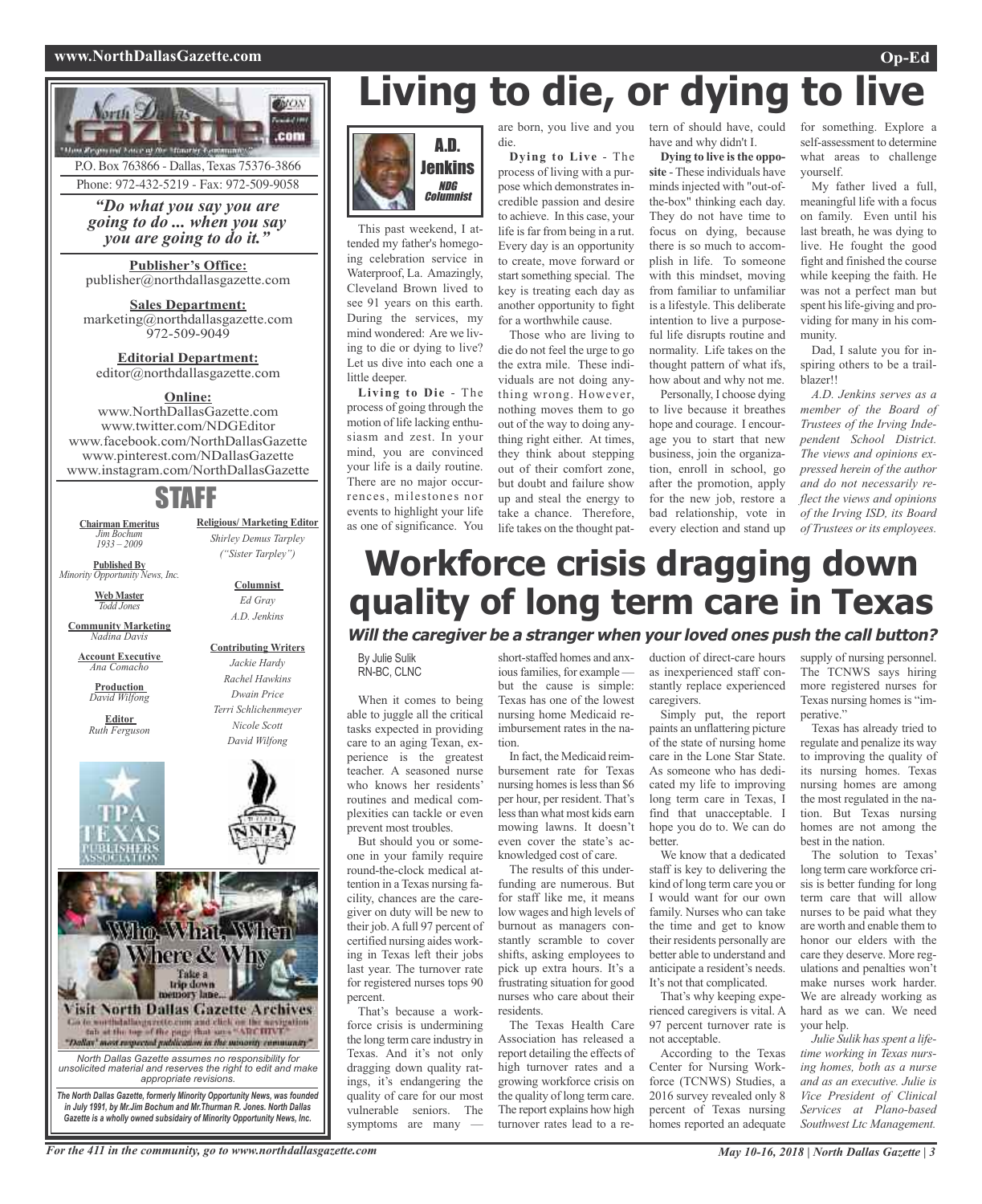### **Health www.NorthDallasGazette.com**

# **Free health hotline tackles chronic disease**

*Maxipixel.net*

AUSTIN –- IT'S TIME TEXAS, the nonprofit championing the movement for a healthier state by making healthy lifestyles more accessible for all Texans, in partnership with Blue Cross Blue Shield of Texas, is expanding their free Living Healthier health coaching hotline to provide self-management support to those living with chronic disease. The first stage of expansion will focus on early-stage Chronic Kidney Disease (CKD) and Chronic Obstructive Pulmonary Disease (COPD) which together affect over 3 million Americans yearly.

While chronic disease is a long-lasting condition that can be controlled but not cured, the vast majority of cases can be prevented or



managed. The Living Healthier health coaching hotline provides self-management support that will significantly impact the quality and quantity of life for Texans.

"We're excited that the coach line is going to help folks address the effects of Chronic Obstructive Pulmonary Disease, known as COPD, and Chronic Kidney Disease, known as CKD," said Dr. Esteban Lopez, chief medical officer for the Blue Cross Blue Shield of Texas, in an interview with IT'S TIME TEXAS. "Both of these disease conditions wreak havoc on the health of our communities across the state of Texas. It's important for us to be able to address it to be able to make Texas healthier."

Texas has the third largest number of CKD patients and the second highest expenditures for CKD in the United

States. According to estimates by the Texas Kidney Foundation, 1 in 7 South Texas residents are affected by this disease, and an additional 1 in 5 adults are considered at a high risk for developing symptoms.

In Texas, COPD is most prevalent in northern regions and is the cause for the highest mortality among Caucasian women in this area. COPD is the third largest cause of death nationally. According to Blue Cross Blue Shield of Texas claims data, many people living with COPD go undiagnosed and enter the healthcare system at an advanced state, in

great need of specialized, intensive care. Unfortunately, patients living with COPD tend to make less than \$25,000 annually, making cost a barrier to access the treatment.

"At IT'S TIME TEXAS, we believe Texas is best when Texans are healthy," said Dr. Caroline Hilbert, program director at IT'S TIME TEXAS. "That's why we provide the Living Healthier coach hotline. Calling to talk to a coach is always completely free, and our coaches are bilingual in English and Spanish."

The goal of this new expansion is to provide self-

management support to thousands of patients diagnosed with COPD and earlystage CKD to increase the chances of abating serious complications due to living with chronic disease, and to help make healthy changes more manageable for those recently diagnosed. The partnership between IT'S TIME TEXAS and Blue Cross Blue Shield of Texas will provide long-term telephonic assistance for all Texan adults maintaining or improving their health and quality of life.

The hotline is available M-F, 9-6 CST at (844) 262- 6224.

### **National Hospital Week at Parkland puts focus on compassion**

Public health employees often face a daunting task in that the demand for healthcare services is high and the needs of patients, often the most vulnerable people in a community, are complex and challenging.

The staff of Parkland Health & Hospital System will take time during the second week of May to celebrate 2018 National Hospital Week, the nation's largest healthcare event, by focusing on the care and compassion that plays a vital role in serving the community. This year's theme, "Caring is our Calling," reflects the compassion Parkland employees display in serving people entrusted to their care.

Every day, thousands of people seek treatment from Parkland providers in the hospital, specialty clinics and neighborhood health centers located throughout Dallas County. Parkland staff stand ready 24/7, 365 to care for critically injured in the Rees-Jones Trauma Center or the only verified burn center in North Texas, those needing care in the state-of-the-art emergency department or to warmly welcome a newborn into this world. In fiscal 2017, Parkland recorded more than 244,000 visits to

its emergency room and urgent care center and more than one million visits to the neighborhood and specialty outpatient clinics. In addition, 12,527 babies were de**livered** 

"Parkland's staff does this important work because they care deeply about the health and well-being of every patient we serve. It isn't easy. It requires skill and patience and long hours. But our employees believe in Parkland's

mission and values. Caring truly is their calling," said Fred Cerise, MD, MPH, Parkland's CEO.

The week coincides with the May 12, 1820, birth of Florence Nightingale, long revered for laying the foundation for modern nursing. Her writings sparked worldwide healthcare reform, and in 1860 she established St. Thomas's Hospital and the Nightingale Training School for Nurses in London.



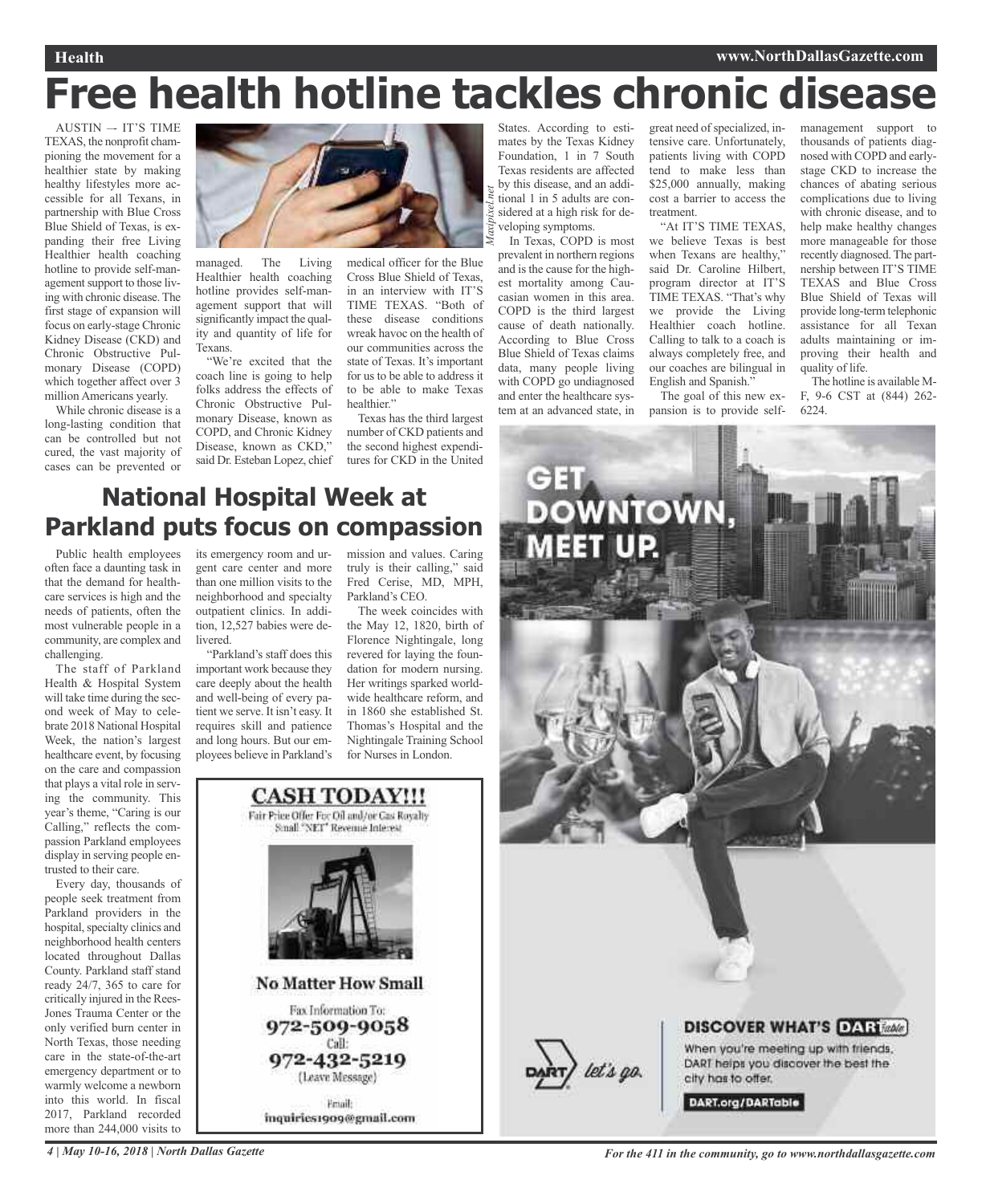## **Historic church gets a makeover**

By Rachel Hawkins *NDG* Staff Writer

In the heart of South Dallas, for 90 years the Marsalis Avenue Church of Christ (MACC) stood on the corner of Marsalis Avenue and E Grover C Washington Ave. not only as a church, but as a way of life and a symbol for the people of Dallas. To celebrate its anniversary, the church held

Starting May 14, users of the popular GoPass app from Dallas Area Rapid Transit will enjoy new ways to pay for their passes and plan their DART and Trinity Railway

One of the first transit payment apps when it was launched in 2013, the original version changed the way customers purchased transit passes on their smartphone with a credit or debit card. A major new feature is the

Express (TRE) trips.

a groundbreaking ceremony to commence its \$1.5 million expansion renovation project.

"We will be building a foyer and an atrium to better serve out community and our members," Lamont Ross, Senior Minister, Marsalis Ave. Church of Christ said.

The Marsalis Avenue Church of Christ was established in 1928, but the con-

gregation starting meeting at its current location since 1974. At that time the congregation moved from South Dallas to South Oak Cliff when the community was transitioning from predominately White to mostly African-American. Today, the area around the facility is split between African-Americans and Hispanic, and the church ordained its first Hispanic deacon to embrace the changing demographics.

Members of the church, the banking community, city government, and county government supported the church to make the project possible.

One of the commitments the church made was to stay within the community. They had the option to go out into

See MACC, Page 7

## **Community LCLD searches for young leaders to be ambassadors**

The Latino Center for Leadership Development (LCLD) wants you to become their next summer Fundraising • Communications (Social Media, PR, Graphic

ambassador. Their program is designed for high school and college students that want to intern on site in Dallas or El Paso while enhancing their professional development skills, and building leaderships for the Latino community. This program would require a commitment from May 28 through August 17.

General duties could in-

• Policy Institute & Re-

• Strategic Initiatives • Development &

volve:

search

Design, Marketing, etc.) To be eligible you must complete the application, be a high school of college student interested in government, law, policy, civil engagement, or communications, and commit 15 to 20 hours on site.

Students will have the benefits of networking with officials, serving the Latino community, gain non-profit experience, professional development, and learn about policy and politics.

The application must be submitted and completed by May 14.

**DART fare app reboots with new features** *David G*

> GoPass app with cash at hundreds of area retailers. Learn how easy this is and locate a participating retailer in the PayNearMe network at GoPass.org.

The app also contains a GoPass Wallet that stores value that can be used to pur-

chase tickets for use on DART, TRE, Trinity Metro **and** the Denton County Transportation Authority. Other new GoPass options *Wilfong / ND*

will allow customers to use Touch ID" for quicker security acceptance, send receipts to an email address, view various events and offers, save their favorite stations and stops making viewing vehicle arrivals and departures quicker and give the ability to track buses and trains in real-time.

The cost of a ticket purchased using the GoPass app is the same as tickets purchased from a ticket vending machine or bus farebox and must be activated before boarding any bus or train.

GoPass is free to download or update from the Google Play store or the Apple App Store. Search for "GoPass."

More information can be found at GoPass.org or by contacting DART Customer Service at 214-979-1111.



Event Sponsors: The UNIVERSITY OF DREAMS @ BOC + B&B Unity LLC<br>The Oatlas Examiner + 8t. Luke "Community" UMC + Islamic Relief

*For the 411 in the community, go to www.northdallasgazette.com*

summer and fall! northlakecollege.edu

Semester start dates: Summer I - June 5 Summer II - July 10 Fall - August 27

**Register now for** 

## **North Lake College** DALLAS COUNTY COMMUNITY COLLEGE DISTRICT

*May 10-16, 2018 | North Dallas Gazette | 5*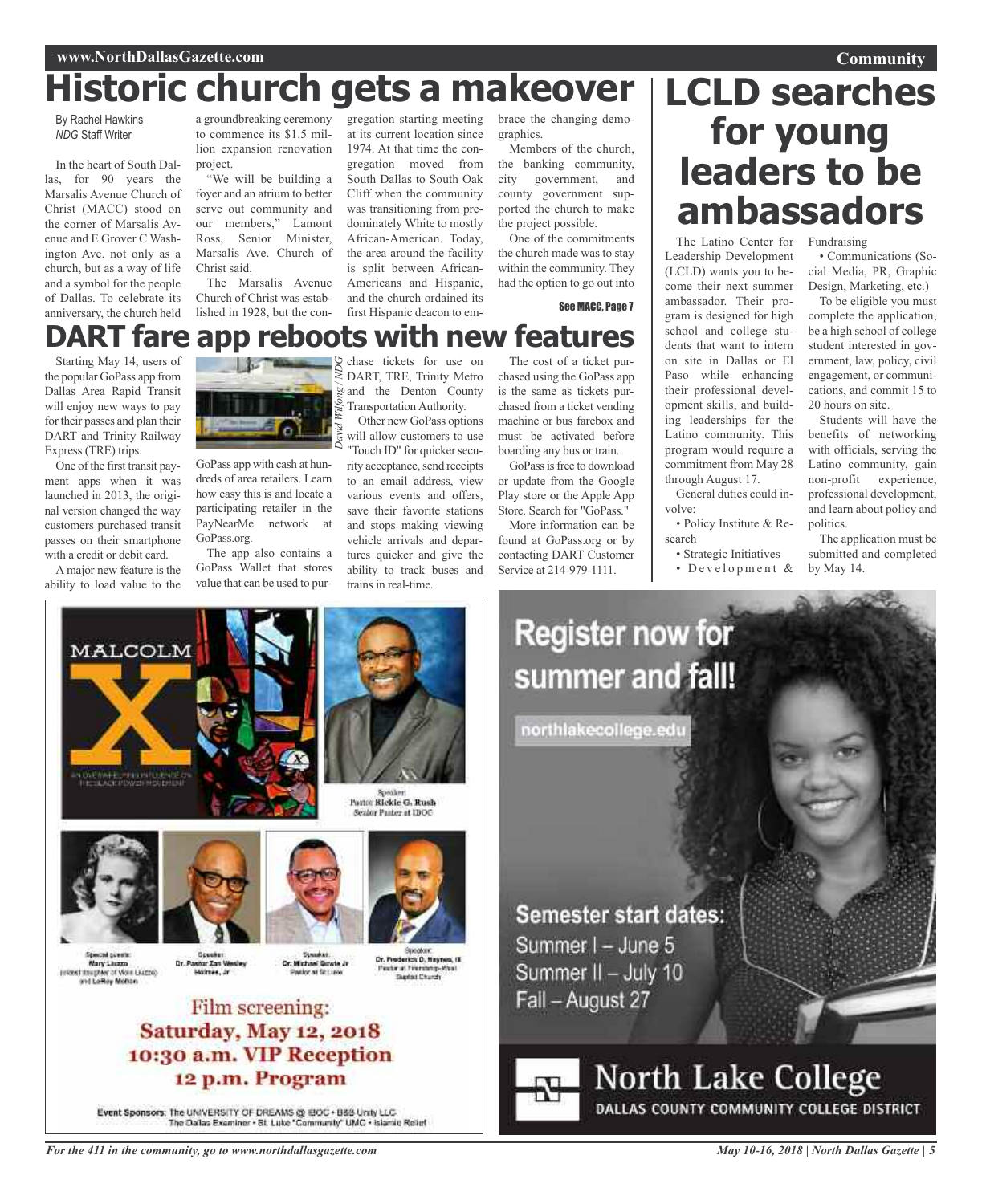### **Seven Dallas ISD seniors receive Fairway to Success scholarships**

Deloitte, the Northern Texas PGA (NTPGA) and United Way announced today seven recipients of the Deloitte/NTPGA Fairway to Success scholarships, a program that now has awarded more than \$1 million to local students over the past decade. Added this year, in collaboration with the University of North Texas at Dallas (UNT Dallas), is a full, four-year scholarship to the university.

Honored Monday at the Lakewood Country Club were six Dallas Independent School District (DISD) students: Daniel Akwei, Ashley Crispin, Elia Espinosa, Juwon Grant, Francheska Johnson and Sonya Soto – who each received a \$20,000 college scholarship. Another DISD student, Tyra Shockley, was awarded the new UNT Dallas-funded scholarship.

"Fairway to Success gives those most in need a real opportunity to go to college.



*(L-R) Lincoln High School's Juwon Grant & Francheska Johnson, W.W. Samuell High School's Tyra Shockley & Ashley Crispin, Thomas Jefferson High School's Sonya Soto, Elia Espinosa & Daniel Akwei. (Photo: Northern Texas PGA)*

Even more than that, the program is invested in all of the participating students and sees that they have access to the tools and guidance our people can offer to help them on that pathway to success," said Jason Downing, North Texas managing partner and Central region market leader at Deloitte.

UNT Dallas President Bob Mong said the university is proud to join the Fair-

way to Success scholarship program.

"Our growing urban university is built on the belief that everyone should have access to education, and that's what this program is all about," Mong said. "Congratulations to Tyra Shockley, who will receive a full four-year scholarship to UNTD, and congratulations to all of the scholarship winners from DISD. Thank you

to Deloitte and to the Northern Texas PGA Junior Golf Foundation for their commitment to providing youth in our community with opportunities for education."

Established in 2007, the Fairway to Success program annually awards scholarships to students based on academic performance, extracurricular activities, community involvement and financial need. The program

covers three DISD high schools – W.W. Samuell, Thomas Jefferson and Lincoln – and includes introducing students to golf and the life lessons of discipline, honor and integrity that are central to the game.

During the 2017-2018 school year, more than 155 DISD students took part in a five week after-school golf program in the fall and spring. They learned the basics of golf from PGA golf professionals, and graduating seniors who qualified by participating in the program had the chance to apply for the scholarships.

Fairway to Success also includes mentorship to support scholarship recipients throughout their college careers. Scholarship recipients interact with Deloitte mentors who share their insights gained from working in a professional services environment. Mentors also help students explore potential career opportunities in the business and STEM-focused fields of study.

So far, 51 DISD students have received the scholarships, now topping \$1 million – funded by Deloitte partners, principals and professionals in North Texas.

The NTPGAalso employs two Fairway to Success recipients asinterns each summer. It furthers the intern's golf education that began on their high school campuses through Fairway to Success.

"The Fairway to Success Scholarship program has successfully bridged the financial gap for amazing college-bound students. The program has assisted economically disadvantaged students who excelled academically and socially to attend a university or college. Students selected for the program have become independent, committed and active leaders in the community," said Tammy Wheeler, lead counselor, W.W. Samuell High School.

### **Dallas County Promise off to a good start after May launch**

The Dallas County Promise celebrated its launch on Wednesday, May 2 at Adamson High School in Dallas. This collaboration between school districts, colleges, universities, workforce, non-profits and the philanthropic community was created to change the future of education and workforce development in Dallas County by producing more college and careerready graduates.

The Promise is committed to achieving equitable outcomes for students, families and communities by reducing the financial burden of college for all students, regardless of income or GPA.

Dr. Jill Biden, a community college professor and Second Lady of the United States (2009-2017), attended the event and celebrated with students who have pledged to go to college and will benefit from the Dallas County Promise. "I've seen it time and



*Dr. Biden meets with a classroom of freshman students at Adamson in the Collegiate Academy Program who are working toward graduating high school with an associate degree.*

more prosperous economy for all of North Texas. And with today's launch, I hope communities throughout the

time again in my own classroom: the chance to go to college is life-changing for students and their families," said Dr. Biden, who serves as Honorary Chair of the College Promise Campaign's National Advisory Board. "With a dynamic scholarship, mentoring and support from partnering organizations, the Dallas County Promise is giving local students the chance to attend school, complete their education, expand their career choices, and build lives that are more financially secure. That's not just good for them — it strengthens the Dallas workforce and helps build a

state and the nation will be inspired to create a program of their own."

Other national and local leaders took part in the event and discussed the potential of the Dallas County Promise to boost the workforce and the economy in North Texas. Those taking part in this event included Dallas Independent School District Superintendent Dr.

Michael Hinojosa, Dallas County Community College District Chancellor Dr. Joe May, and Bob Mong, President of the University of North Texas at Dallas.

"Dallas County is joining a rapidly growing movement to make a community college education as universal and free as high school has been for a century," said College Promise Campaign Executive Director, Dr. Martha J. Kanter,. "I am gratified to see that Dallas County leaders from education, philanthropy, business, and government have worked together to design and fund this innovative Promise to make college more affordable so students can acquire the knowledge and skills they need to be prepared for the workforce and advance in their communities. This dynamic collaboration in one of the nation's largest community college districts will inspire other communities and states to follow their lead. A

high school education is no longer enough for a good job and a decent quality of life."

The Dallas County Promise was inspired by the nonpartisan College Promise Campaign launched in 2015 to build widespread support for communities and states to make a community college or technical education as universal and free as public high school. Since the launch of the campaign, the number of College Promise programs throughout the nation has more than quadrupled with more than 200 Programs underway in 44 states including 16 statewide programs.

Dallas County Promise began as a pilot in the fall of 2017 with 31 high schools in Dallas County, representing 9,300 high school seniors. At its core, the Promise is a last dollar, full-tuition scholarship for an associate's degree (the first

#### See PROMISE, Page 12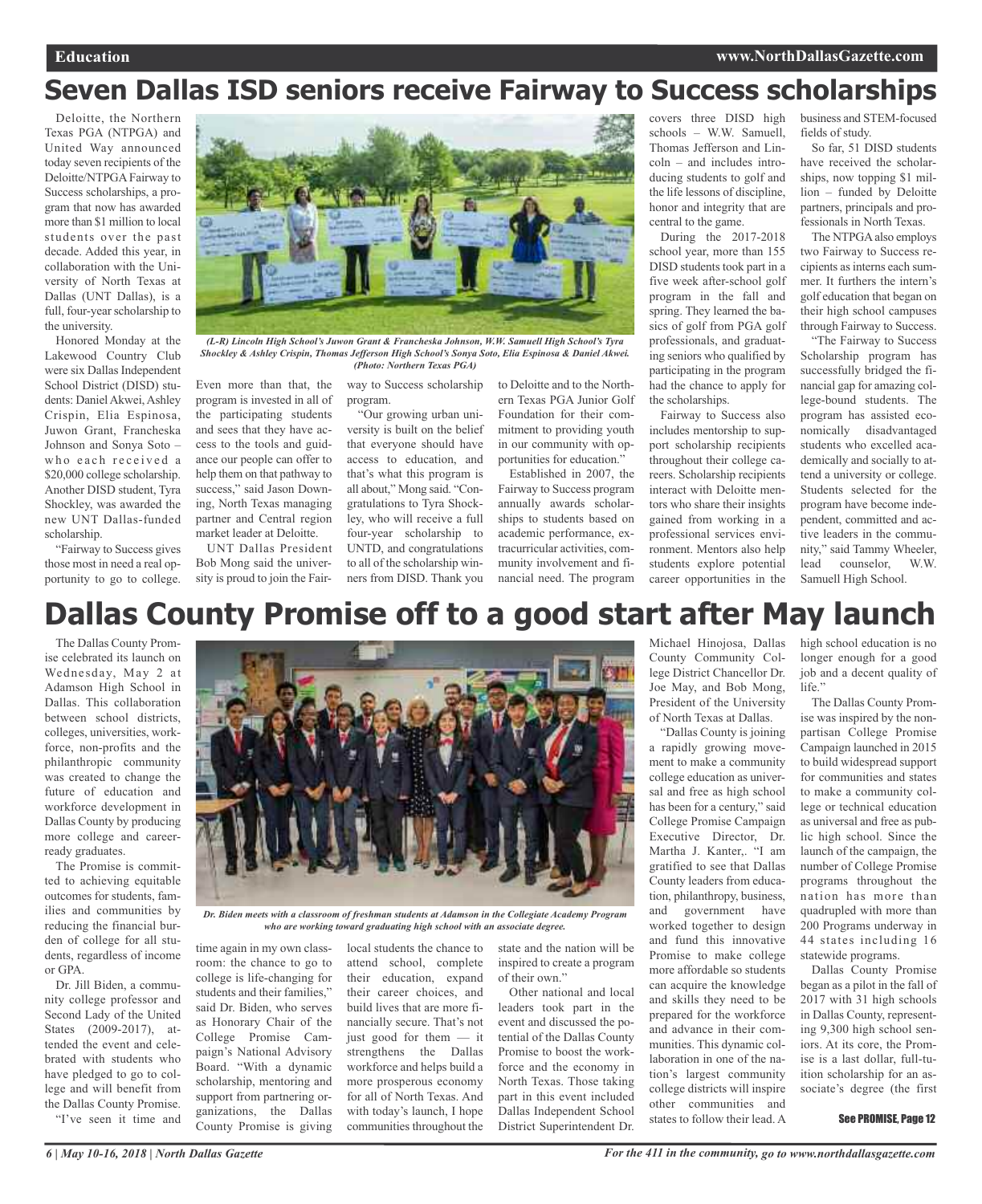## **City of Carrollton receives 'AAA' long-term rating for GO bonds**

Standard & Poor Global Ratings (S&P) assigned a "AAA" long-term rating to the City of Carrollton for more than \$18.7 million in general obligation (GO) improvement bonds, series 2018. The rating outlook is Stable.

Important elements in receiving the "AAA" score include Carrollton's strong economy with access to a broad and diverse metropolitan statistical area (MSA); very strong management with strong financial policies and practices; strong budgetary performance with very strong budgetary flexibility and very strong liq-



uidity; low long-term liability burdens; as well as a strong S&P institutional framework score.

"Carrollton's strong financial position is a result of the vision and support of our City Council over a long period of time," said Bob Scott, Assistant City Manager for Finance and Chief Financial Officer. "We are very pleased that Standard

& Poor Global recognizes the importance of strong financial practices that have been verified as effective through consistently strong financial results."

The report states the City's GO bonds constitute direct obligations payable from a continued direct annual ad valorem tax levied, within the limits prescribed by law, on all taxable property within the city. According to S&P, the City's levy is well below the maximum and is on par with S&P's view of Carrollton's general creditworthiness. Historically, Carrollton

has maintained strong budg-

In addition, the Wellness Center for Older Adults also relocated its operations. Updates with relocation information is available by calletary performance tied to strong revenue growth and conservative budgeting, the report states. S&P's view of<br>Carrollton's operating Carrollton's budget recognizes the City's intention to continue transferring surplus revenues to cash-fund capital projects.

In addition, Carrollton's budget management reveals a strong commitment to bolstering its financial position at times of economic recovery in preparation for the next potential economic downturn, S&P states. For instance, the City made 108 percent of its annual required pension contribution in 2017.

"Sound financial management is the backbone of an efficient, successfully-run city, like Carrollton," Mayor Kevin Falconer said. "The City Council annually reviews a five-year rolling capital improvement plan based on monthly reports, budgetary status reports, and quarterly investment reports supplied by City management. Together, our efforts ensure that the City of Carrollton has strong financial policies and practices in place that are sustainable for the continued economic growth of the community." S&P also affirmed its "AAA" long-term rating

and underlying rating (SPUR) for the City's existing GO debt.

Carrollton's GO bonds are eligible to be rated above the sovereign because, as the S&P report states, "we believe the City can maintain better credit characteristics than the U.S. in a stress scenario.'

Standard & Poor's Global Ratings Services provide high-quality market intelligence in the form of credit ratings, research, and thought leadership.

For more information on Carrollton's fiscal status, visit cityofcarrollton.com/finance.

### **Plano Senior Recreation Center continues to provide services**

Attempts to keep the Plano Senior Recreation Center open during the expansion met with unexpected challenges. Due to safety concerns, the facility closed on March 1, 2018 until the

project could be completed. For current up-to-date information on the relocation of classes and daily drop-in activities, please contact the Plano Senior Recreation Center at 972-941-7155.

### **MACC,** continued from Page <sup>5</sup>

the suburbs and buy a piece of land to place their new building and call it home. The church stated this did not reflect their desire.

MACC has a threefold purpose as a congregation: Connecting to God. Connecting to one another as members of a common body, and connecting to the community.

"This is important to the community because as a church we are seeking to connect to God, the church and the community," Ross said. "We want our church to not only be a place where we wordship, but also be a resource area where people can come in, learn more and utilize the facilities for community events.

MACC will host the Alzheimer's Association's conference next month.

"We are looking forward to doing more things like that in this community so that it is a resource for all in the community," Ross said.

The planning for the church's project took around two years. It was originally triggered by the church needing to repair a partially collapsed roof following heavy rains. The church decided this presented a great opportunity for a total renovation and update of the building. The projected completion date is the end of 2018, with auditorium renovations slated to ing the senior recreational center.

be done in time for their 90th anniversary celebration in October. "This is part of the theory of the broken windows in a community," Marian Brown, the interim Dallas County Sheriff, said. "If a community experience broken windows and they don't repair those windows then that community will even-

tually start to deteriorate, and before you know it the whole community goes away.

"Because this church opted not to move away but to be hear and to repair the windows in this neighborhood in this community, that speaks volume of the Marsalis Church," Brown said. "It is so important that they do this. This is a bedrock of this community. The church has been here forever. I grew up right down the street from here and I remember driving many days right by this

Trips have continued but will now depart from the Oak Point Park Nature & Retreat Center. The May Health & Wellness Fair will now be held on Monday, May 21 at the Plano Event **Center** 

### **Highway closures**

Residents are also urged to avoid southbound US-75 starting Friday. The Texas Department of

Transportation (TxDOT) is

closing southbound U.S. 75 from 15th Street to the President George Bush Turnpike on Friday, May 11, beginning at 10 p.m. and ending at 10 a.m. on Saturday, May 12.



*(Left to right) Shepherd Jewel Manzay, Shepherd Howard Aldridge, Senior Minister William Lamont Ross, Shepherd Richard Thomas, Shepherd, and Byron Bradford. The empty shovel represents Shepherd Harold Cannon, who was instrumental in the expansion process, unfortunately he passed the week before the ground breaking. (Photo: Rachel Hawkins / NDG)*

building.

"When I come though the community, I want to know that there are people that have decided that they are going to repair windows and they are not just going to pack up, and move away and leave it, but they are going to stay there and make an investment in the community," Brown said.

The smaller street next to

the church 'Grover C Washington', was renamed to the current name after the church's past pastor because of his leadership.

"It's very significant that if you change the name of a street for or in honor of a leader, then that must certainly tell you the significant of the church itself," Dwaine Caraway, Mayor pro tem of the City of Dallas said. "This church has been here ever since I can remember, and before me.

"This church has always honored the support of the community while supporting the community," Caraway said. "I can't say enough about feeding and clothing, and being involved with the community. This church has so much history."



*Senior Minister William Lamont Ross give opening remarks at the church's groundbreaking. (Photo: Rachel Hawkins / NDG)*

For the 411 in the community, go to www.northdallasgazette.com May 10-16, 2018 | North Dallas Gazette | 7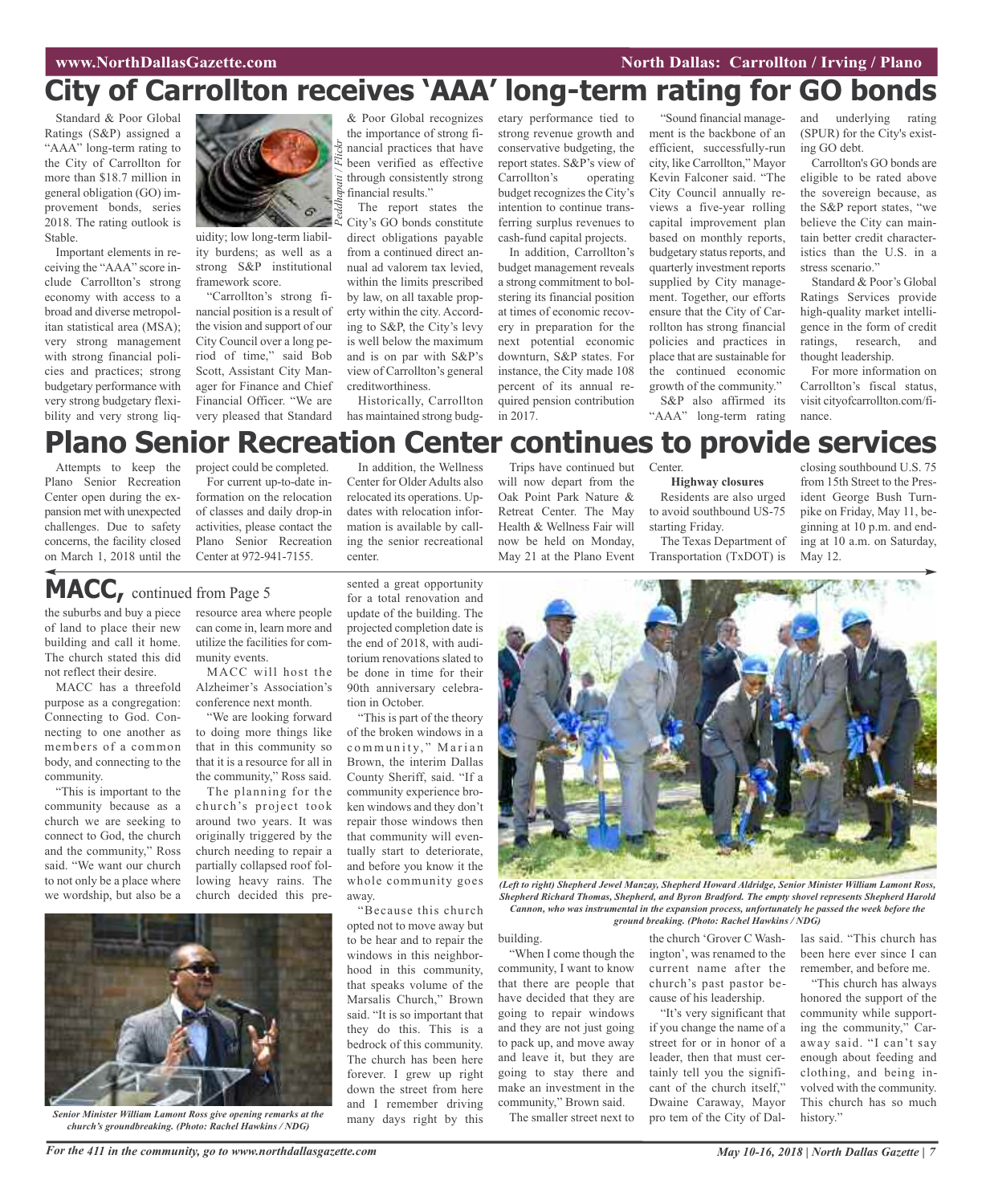### **City Briefs**

### **Arlington**

More than 2,500 volunteers are needed to help with the **Special Olympics Texas (SOTX)** from May 25-27 at The University of Texas – Arlington campus. Volunteers are needed to help facilitate competition in Track, Field, Soccer, Cycling, Basketball, Gymnastics and Tennis. Assistance is also needed with merchandise sales, Athlete Village, awards and volunteer meals. Critical needs tend to be on Friday and Sunday, but shifts are available on all three days of competition at this point. For more information, please contact Judy Yoshimaru (volunteer@sotx.org) or at 512.491.2947.

**Carrollton** The City of Carrollton is hosting a **Mother's Day Picnic & Concert** on May 12 from 5:00 p.m. to 7:00 p.m. at A.W. Perry Homestead Museum, in Carrollton. Celebrate Mother's Day with family and friends

#### on the Museum grounds and beautiful Pearl Perry Gravley Park while listening to the New Horizons Dixie Swing Band play from the front porch of the historic home. Bring a picnic basket, blankets, and lawn chairs. Free ice cream and lemonade will be served. Children can make a card and an old-fashioned handmade gift for mom. Create a theme for your picnic and enter the annual Mother's Day Picnic contest. Registration for the contest begins at 4pm and judging takes place at 4:45pm with winners announced at the beginning of the concert.

#### **Dallas** The **MAY 2018 lunch-**

**eon – NAWBODFW** is expected to be held on May 10 from 11:30 a.m. to 1:00 p.m. at Maggiano's Little Italy - North Park, in Dallas. The topic for this event will be Harnessing the Power of Nonverbal Communication. This presentation is de-

signed to tackle awareness of your own body language. The M.I.N.D. system aims to improve any aspect of your body language to achieve maximum connection and trust with people and prospects. During this experience, participants will learn how to uncover nonverbals that are hidden in plain sight, how to foster trust, comfort, productivity, and respect, and convey confidence, authority, and empathy.



The Dallas Arboretum and Botanical Garden is

*David*

*Shankbone / Flickr*

holding a **reception for Martha Stewart** on May 11, starting at 10 a.m. at Rosine Hall. Attendees will be able to hear he talk about her latest book Martha's Flowers: A Practical Guide to Growing, Gathering, and Enjoying. They will also be able to hear decades of Martha's gardening advice, along with more than 100 creative arrangements by Kevin Sharkey, her longtime friend and colleague.

**Mutts Canine Cantina Tips Back A Pint For Dallas Pups** will be presented on May 12, from 12:00 p.m. to 6 p.m. at Mutts Canine Cantina, in Uptown Dallas. This event will feature tasty drafts compliments of Community Beer Co. Guests who make a \$10 donation to Greyhound Adoption League of Texas, Inc. (GALT) will receive a pint of the Dallas craft beer in a commemorative glass. No need to stop at one; refills

are just \$5. 100% of the proceeds made from Community Beer sales on May 12 will be donated to the organization.

### **Garland**

**Jazz in the Square** will take place on May 17 and 24 from 7 p.m. to 9 p.m. in the Downtown Garland Square, in Garland. It will take place at Sixth and Main street. You can experience a laidback, relaxing evening in beautiful historic Downtown Garland while soaking in the soothing sounds of jazz. The Texas Instruments Band will be performing on Thursday, May 17 while The Gypsy Playboys will be entertaining the crowd on May 24.

### **Plano**

**The African Children's Choir** will perform on June 3 at 7:00 p.m. at First Christian Church, in Plano. The African Children's Choir is a nonprofit humanitarian and relief organization dedicated to helping Africa's most vulnerable children today so they can help Africa tomorrow. The African Children's Choir has had the privilege to perform before presidents, heads of state and most recently the Queen of England, Queen Elizabeth II, for her diamond jubilee.

The **Dallas Police vs. Fort Worth Police Benefit Hockey Game** will be held on May 12 at 7:45 p.m. at the Dr. Pepper Star Center, in Plano. This special benefit game is for the victums of April 24, 2016 police shooting. The game will also benefit the family of the Dallas fallen officer Rogelio Santander, Crystal Almeida, and Home Depot loss prevention Officer Scott Painter. Admission is \$10. For more information contact Dallas Police Sgt. Brian Simonds at 214-490- 3471.





*For the 411 in the community, go to www.northdallasgazette.com*

### **www.NorthDallasGazette.com**

*8 | May 10-16, 2018 | North Dallas Gazette*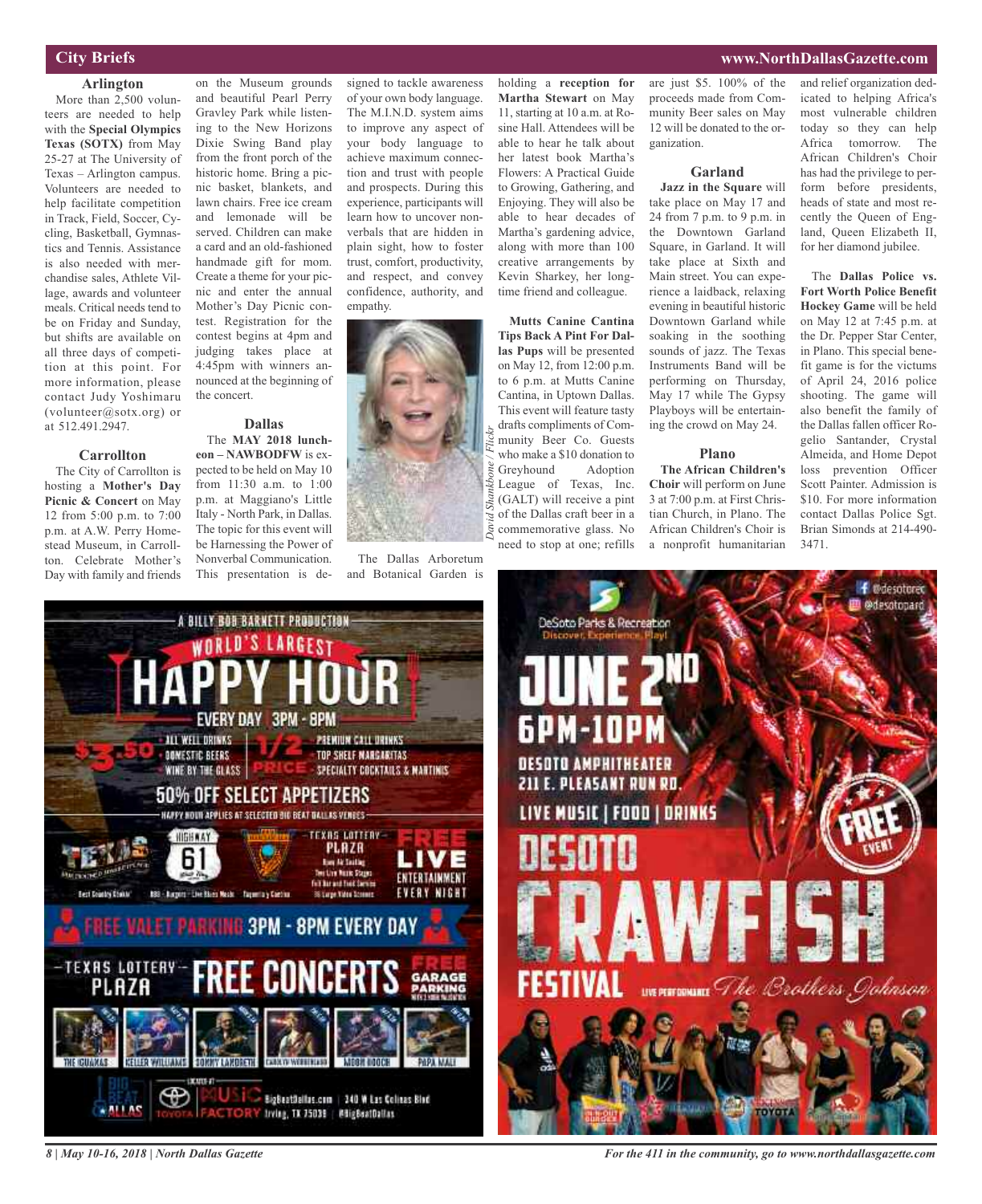## **Jubilee Theatre presents Lydia R. Diamond's 'Stick Fly'**

*Jubilee Theatre*

FORT WORTH – As the Jubilee Theatre continues to celebrate 37 years of theatrical excellence, the awardwinning Theatre is proud to present Lydia R. Diamond's "Stick Fly" beginning May 25, 2018 – June 24, 2018.

The family affair drama unveils the affluent. African-American LeVay family gathering at their Martha's Vineyard home for the weekend, and brothers Kent and Flip have each brought their respective ladies home to meet their parents for the first time. As the two newcomers butt heads over issues of race and privilege, longstanding family tensions bubble under the surface and reach a boiling point when secrets are revealed.



"Stick Fly" is directed by Khira Hailey, who describes the production as an, "—ism play because it deals with themes of racism, classism, colorism, feminism, and more". The drama filled production stars an ensemble of six actors, J.R. Bradford (Kent), Kyndal Robertson (Taylor), Rachel Poole (Cheryl), Brandon White

(Flip), Alonzo Waller (Joe Levay) and Liz Millea (Kimber).

The remaining creative team includes set design by Megan Beddingfield, costume design by Bree Moore, lighting design by Nikki D. Smith, sound design by David Lanza, technical direction by Van Williams and stage management by Amir

Ali.

"Stick Fly" runs May 25 – June 24, 2018 at the Jubilee Theatre, 506 Main Street, Fort Worth, TX 76102. Evening performances are at 7:30 p.m. on Thursday and 8:00 p.m. on Friday and Saturday. Matinee performances are at 3:00 p.m. on Saturday and Sunday. Press night is Thursday May 31, 2018 at 7:30 p.m.

Ticket Prices for Preview

Performances (May 25 – 31) are \$20. Matinee Performances (Jun.  $2 - 24$ ) are available for \$26. Evening Performances (Jun.  $1 - 23$ ) are \$30.

Tickets may be purchased online at jubileetheatre.org, in person at the theater Box Office, located at 506 Main Street or by calling 817- 338-4411. Box Office

of operation are Tuesday – Friday 12:00 p.m. to 6:00 p.m. and one hour before





The dassic tale of Mowgli comes to the stage! Ages 5 and Up MAY 4 thru **MAY 26** Endrard Kining's crisical hands line, slorin **TICKETS STARTING AT \$15! GET YOURS TODAY!** DALLAS **dct.org**<br>214-740-0051 **CHILDREN'S** 5938 Skillman @ NW Hwy TITLE SPONSOR Dallas, TX 75231  $0000$ TEXAS<br>INSTRUMENTS **Always FREE Parking! Enter to Win!**

*NDG Entertainment Ticket Giveaway!!! Follow North Dallas Gazette on Facebook, Twitter and Instagram to keep up on all the latest!!!*

**Ticket Giveaway**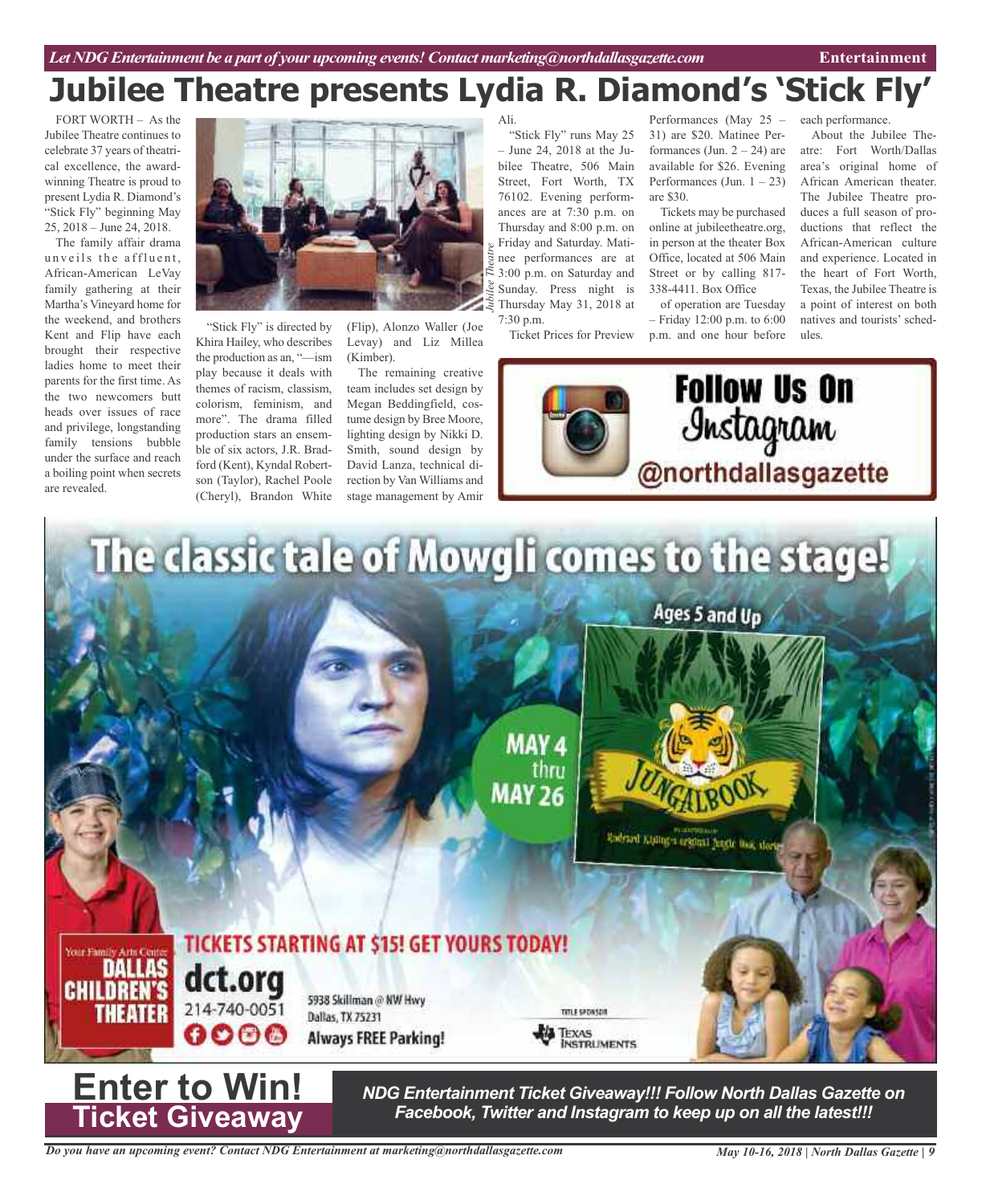**Car Review Entertainment Too!** *Let NDG Entertainment be a part of your upcoming events!Contactmarketing@northdallasgazette.com*



## **Malcolm X's daughters to attend Dallas screening of new documentary**

A new film spotlighting Malcolm X's life and impact on the civil and voting rights struggle in America will be shown in Dallas this weekend. The film is narrated by noted local journalist Bob Ray Sanders and features retired Dallas pastor Rev. Zan Wesley Holmes, Jr.

Also attending is both twin daughters of Malcolm X. Malikah and Malaak Shabazz were born a few months after the leader's death. They are featured in the film. *Ed Ford / Wikimedia*

The screening is scheduled for Saturday, May 12 at Noon at the Inspiring Body Of Christ Church (IBOC) 7701 S. Westmoreland Road where Rickie G. Rush is Senior Pastor.

Malcolm X - An Overwhelming Influence of The Black Power Movement has received national recognition, selected Dallas for the film's first public screening. The event will begin with a 10 a.m. VIP reception.

Many noted high profile community leaders and elected officials have confirmed their attendance. The education community will be represented by Dallas ISD high school students and college students from Paul Quinn College and Southern Methodist University. The event is free and open to the public.

Special guests scheduled to attend the screening include Mary Liuzzo Lillieboe, the eldest daughter of Viola Luizzo, the only white female to be killed during the civil rights movement. Mrs. Liuzzo was killed leaving the city of Montgomery by members of the Ku Klux Klan (KKK) on Sunday, March 25, 1965 the same day the historic march from Selma to Montgomery ended.

Mary Lillieboe and guest Leroy Moton, now in his seventies, at the time was the young civil rights activist from Selma riding in Liuzzo's car when she was murdered by the KKK, will also attend on May 12.

For more information on the event please call 214- 460-7672.

# **Five Mother's Day celebration ideas in DFW**

Mother's Day is a chance to tell mama thank you for everything she does for you. She has spent your lifetime making everyday special for you and those around her. This is an opportunity to celebrate her on Sunday, May 13. Below are a few ideas around DFW to make sure this is a memorable day for your family.

> **Take Mom West Young Man!**

from 10 a.m. to 2 p.m. featuring \$1 mimosas, and \$5 Bloody Marys all day.

The Sunday brunch buffet they offer includes a waffle station, a made-toorder omelette station, a carving station (featuring herb crusted prime rib & maple glazed ham), breakfast options include housemade biscuits & gravy, crispy breakfast potatoes, applewood smoked bacon. stripes Fort Worth website.



*Jewelry is always a big Mom-pleaser, and the selection in buntiful at Clothes Circuit. (Courtesy image)*

### **Mom loves shopping any day of the year**

endary Dallas fashion spot because they offer great prices on beautiful fashion since 1983. An afternoon together looking through the thousands of high end fashion on consignment selections, is like discovering paradise for your favorite fashionista. Visit their website for more details.

### **Sunday Brunch for the Mom**

Sunday spoil your mom with a relaxing day at **The Stoneleigh Court** from 10 a.m. to Noon. If you forget the flowers, no worries they have a pop-up flower shop provided by Twelve Thirty Four by Patricio Rivera, a create-you-own mimosa bar and sweet treats by Bird Bakery. Tickets are \$48 for adults and \$16 for children.



**Pamper Mama spa810 Dallas** is offering several spa special options for Mother's Day including a HydraFacial Sculpt for \$149 is much cheaper than a new face courtesy of your favorite plastic surgeon.

You can get your legs bathing suit ready with their Leg Sculpt. Or just keep it simple and give her a 50 minute massage along with their30-Minute Alpha Fusion Pod Session both offered together for just \$99.

**Create a Mimosa Bar for your party at home**

From juices to garnishes,

and all of the bubbles in between, a mimosa can consist of many flavors beyond traditional orange.

Celebrate **National Mimosa Day** with endless combinations by putting together a mimosa bar.

The perfect complement to any brunch festivity, a mimosa bar allows guests to serve themselves based on their own taste preferences, and ensures the host or hostess spends more time enjoying their mimosa, and less time mixing up drinks for the crowd.

Here's everything you

See MOM, Page 16

### **Selena Tribute to include 'Washing Machine Challenge'**

Get ready to "Baila Esta Cumbia," Irving! The Irving Concert Series is closing out the season with a tribute to Selena, the queen of Tejano music. All-star tribute band Bidi Bidi Banda will perform at 7 p.m. May 18 at the Whistlestop Plaza, 123 W.

Irving Blvd. Selena is remembered for her music, her voice, her style and of course "The Washing Machine." Before the band takes the stage, the City of Irving wants fans young and old to show off their moves on social media and get their

"Bidi Bidi Bom Bom" going for the "Washing Machine Challenge." Upload a 5- to 10-second video clip showing off Selena's signature moves to Facebook or Twitter. Be sure to tag the City of Irving and use the hashtag  $# I r v i n g W a s h i n g M a -$ 

chineChallenge. The winner will receive reserved VIP seating for two for the show and two dinner vouchers.

For everyone planning to attend the show, parking and admission are free. Visit IrvingEvents.org for more information.



*Let someone cook for mama for a change at the brunch hosted by Pinstripes Fort Worth (Courtesy image)*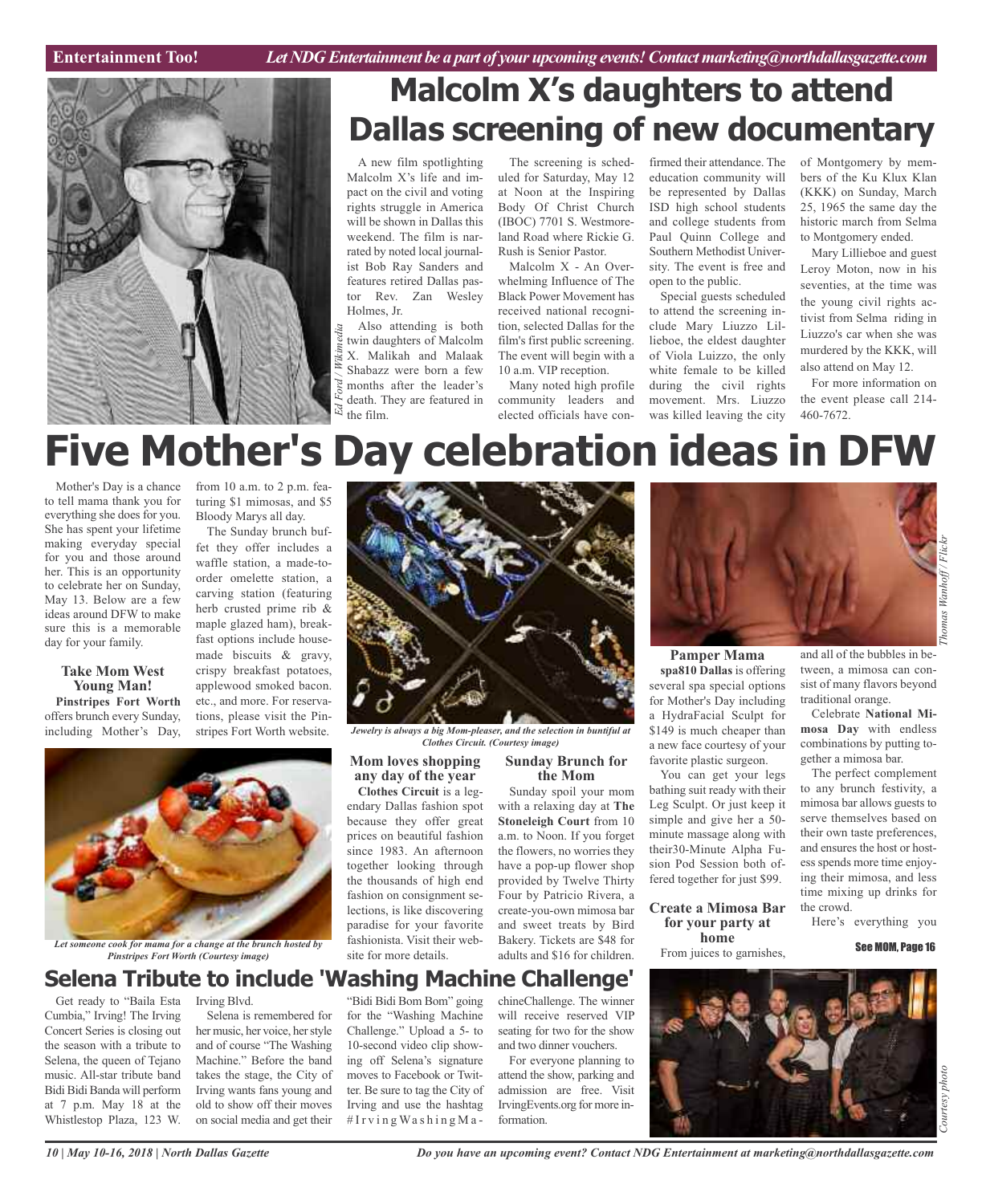### **Racial mortgage disparities persist as federal housing enforcement lags**

#### By Charlene Crowell

In the classic movie film, Gone with the Wind, the owner of the Tara plantation admonished his daughter for remarking that she didn't care about her home. In a sharp rebuke, Gerald O-Hara declared that "land wasthe only thing worth living for, worth fighting for…worth dying for."

For the fictional O'Hara family, Tara was their home, and the source of the family's wealth. Fast forward to the 21st Century, having a home remains a rock-solid route to building wealth that grows and becomes a key opportunity to share that same wealth inter-generationally.

Unless you are among those who have been denied your own American Dream.

New research by the Center for Responsible Lending finds that today's racial wealth gaps were supported and sustained by the federal government's Fair Housing Administration (FHA). From the program's inception during the 1930s, FHA perpetuated racial discrimination by making mortgage credit broadly available to white borrowers and at the same time, excluding Blacks and other people of color.

More importantly, FHA has an important role to play in leveling today's mortgage finance field and its twotiered system.

"These homeownership rate disparities did not occur by chance," argue Peter Smith and Melissa Stegman, authors of Repairing a twotiered system: The critical but complex role of FHA. "The homeownership rate gap between whites and people of color is in large part due to historic federal housing policy choices that created decades-long impacts."

CRL, however, credits FHAmortgage lending as an important aid to the nation's economic recovery following the Great Recession. As much of private mortgage lending retreated during the housing crisis, FHA increased its purchase market share to 42 percent in 2009. Prior to that economic crisis, FHA's market share was only 8.8 percent of the market.

FHA also sustained the mortgage market and provided broad liquidity for wealthier borrowers in addition to low-to-moderate income families. FHA's refinancing of toxic subprime loans saved many family homes from foreclosure and became a sustainable alterna-

tive.

Today, with much of the mortgage market recovered, unnecessarily tight and expensive credit in the conventional mortgage market often makes FHA the only option to finance homeownership for low- to moderate-income borrowers, lower-wealth borrowers, and borrowers of color. This single-option also means that borrowers broadly denied the lowercost, most-affordable private loans available, have a slower rate of home appreciation due to fees and insurance that accompany governmentgovernmentbacked loans.

CRL's analysis of mortgage data from 2004 to 2016 found that:

• The FHA market share for Black and Latino borrowers now approaches half of all purchase mortgage lending to these borrowers;

• FHA is the major source of mortgage credit for higherincome Black and Latino borrows as compared to conventional lending;

• Tight and expensive credit in the conventional market has led to FHA becoming the only mortgage option for many borrowers of color, low-to-moderate income families, and lowerwealth families.

• Of the top 10 FHA home purchase lenders in 2004, five were banks and five were non-depositories; by 2016, eight of the top 10 FHA lenders were non-depositories.

It is important to note that the withdrawal of banks leaving the FHA insured program, comes at a time of record profits, made possible in large by taxpayer dollars that provided a financial bailout of failing financial institutions, during the housing collapse.

These lenders exit the program at a time when it is inadequately funded and lacks up-to-date technology that could enhance its administrative functions. Further, the exit of large banks additionally became a gateway for non-depository institutionsto fill the market's gap. Nonbanks, subject to fair lending protections, are not however included in the Community Reinvestment Act. Many of the financial abuses that led to the housing crisis began with unregulated and nonbank lenders.

Many lenders will argue that the retreat from FHA was caused by actions taken by the Department of Housing and Urban Development and the Department of Justice under the False Claims Act. This federal law allows the government to hold companies accountable for making "false claims" to the government about their products or services. Beyond being assessed damages for infractions, enforcement of the law can additionally include a company or representative being banned from future federal funds or contracts.

State attorneys general would counter this lender claim by pointing to the \$25 billion national mortgage settlement reached with five of the nation's largest mortgage servicers as evidence that lenders engaged in egregious conduct in clear violation of the law.

The significance of major banks withdrawing from the mortgage market is further underscored by other findings shared in a related report by the National Fair Housing Alliance (NFHA):

• Since 1988, close to \$1 billion in victim compensation has resulted from lawsuits alleging redlining and discrimination by mortgage lenders;

• Housing discrimination complaints grew from 2016 to 2017's 28,843 cases;

• Of 2017's discriminatory housing complaints, the De-

lengthy tenures in law en-

partment of Housing and Urban Development (HUD) processed less than five percent, or 1,311; and

**Marketplace**

• Among the 6,896 complaints processed by state and local Fair Housing Assistance Program Agencies, the Department of Justice brought only 41 cases.

Commenting on these findings, Lisa Rice, NFHA President and CEO said, "As the 2018 Trends Report shows, we must put an end to the many institutionalized barriers that prevent too many families in this country from fair access to housing. We cannot build a thriving society as long as our nation is plagued by discrimination, segregation, and severe economic inequality."

"In the year that marks a half century of the Fair Housing Act," noted Mike Calhoun, CRL President, "it is appropriate to acknowledge the journey traveled in five decades. But also, a look ahead to the hundreds of miles yet to travel before fair housing is a reality for all."

*Charlene Crowell is the Centerfor Responsible Lending's Deputy Communications Director. She can be reached at Charlene.crowell@responsiblelending.org.*

### **VOTE,** continued from Page <sup>1</sup>

hopefully giving defendants the opportunity to avoid long-lasting repercussions from early minor infractions.

"When somebody comes to jail, I feel like the whole family comes to jail," Mayse said. "And people will say, 'Well, these are just merely misdemeanors.' There's nothing minor about coming to court before a judge, jury and attorneys; and so I believe I am the person for such times as this and I'm asking for your support."

In the race for Justice of the Peace, Precinct 4 Place 2, incumbent Katy Hubner fell to third place in the first round of voting, leaving challengers Sasha Moreno and Fred "Action" Jackson facing off in the runoff.

Only Moreno was present for the MNP forum on Monday night. Jackson has been

absent both times the race was featured. Moreno, who came in second in the first vote, said she is running to make the JP court a "people's court," and says all too often the proceedings work against people who are left to represent themselves.

"I actually have my own experience in the courtroom," Moreno said. "I had a minor traffic citation several years ago when I got out of law school. Unfortunately, I graduated 2011 when there was a big recession, and I was laid off from my first job at a law firm. So I went to traffic court, I was on unemployment, and I knew I had to let the judge know I knew as an attorney I could ask for community service. Most people don't know you can ask for community service in lieu of a fine. So I asked the judge for



*Paula Rosales answers questions from the audience during the Monday Night Politics forum held on May 7. Rosales is led the field in the first round of voting for Dallas County Court at Law, Number 4. (Photo: David Wilfong / NDG)*

community service. Luckily for me, he knew where I was coming from and gave me 60 hours of community service. That's why I decided to run because someone passed on that grace and that opportunity for me, and so I want to do the same with our community.' The race for Dallas

County Constable, Precinct

4, saw a plethora of candidates vying for the spot in the Democratic primary. After the dust settled, Sha Steger Knight and Edward Wright were left standing for the runoff. Both candidates are advocating for mentorship programs and various outreach opportunities within the community. Both also come to the table with

forcement. Steger Knight led the field but fell short of a majority. She is currently employed with the Constable's Office in Precinct 1 and sees her current role as an advantage to move into the leadership

role in Precinct 4. "I am 15 years into the Dallas County Constable's Office," Steger Knight said. "All of my law enforcement experience has been with the constable's office. So I can assure you I am the best qualified, best fit for this position and I will just ask for your continued support as we go back to the polls. I was the frontrunner in the prior elections out of the seven of us, and so I just ask for your continued support and knowing that your vote is a vote of confidence of good leadership and experience."

Edward Wright came in second during the first round of voting and needs to make up a 1,412-vote deficit to win the runoff election. While not working directly in the Constable's Office, he recalled a long career in law enforcement which he believes makes him more than qualified for the position.

"I've been an officer with the sheriff's department for 30 years," Wright said. "And in my 30 years with the sheriff's department, I've trained all of the sheriff's department; all of them. I've trained with the U.S. Marshalls, the FBI, Secret Service. I've worked undercover. I've worked with the warrants division. I've got everything with the sheriff's department."

Early voting for the primary runoff election is May 14-18. Election Day is May 22.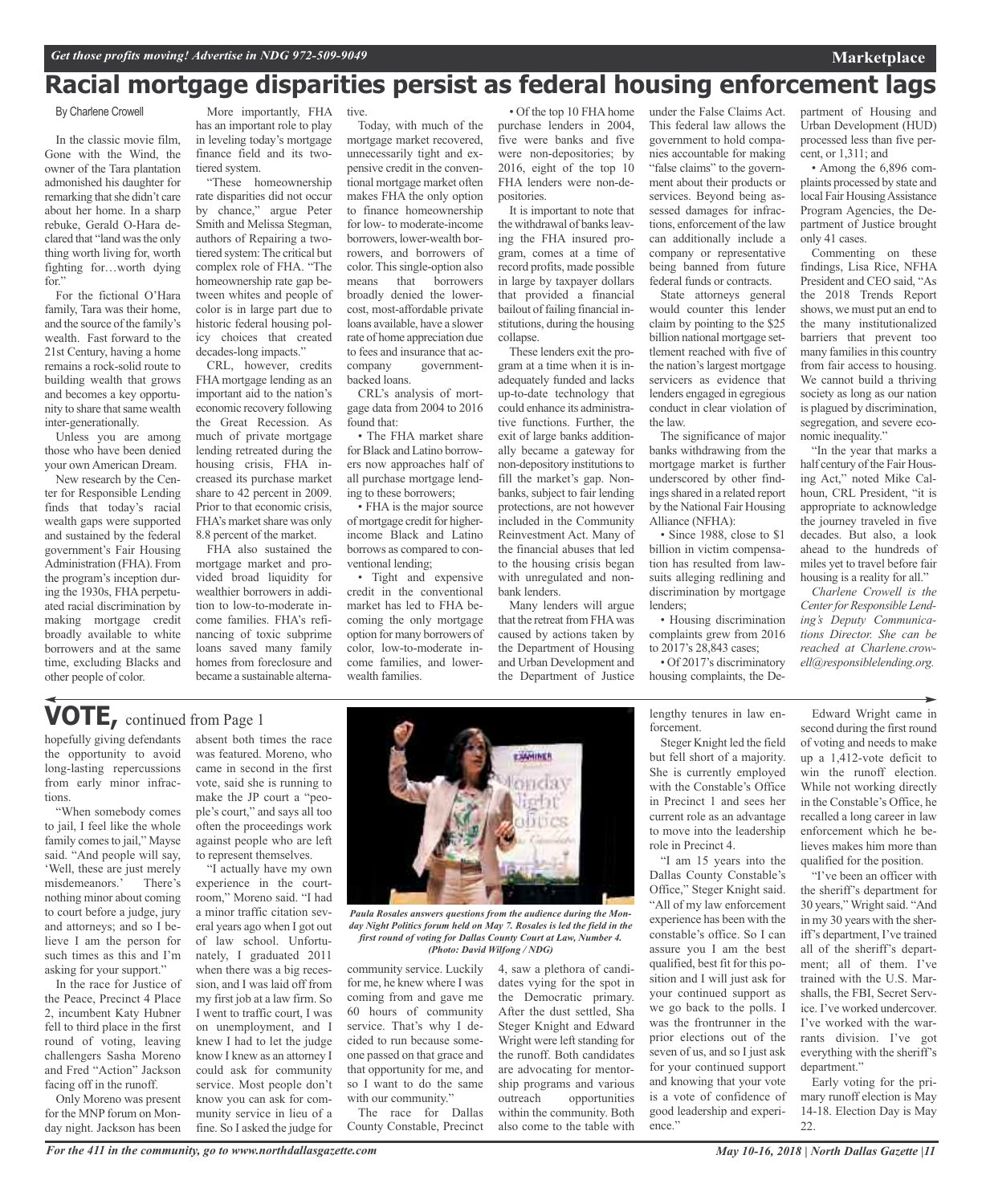# **Keeping the focus on making Mother's Day special**

Mother's Day is this Sunday, May 13, and the most important thing is recognizing all that mom has done for you and to show your love. Whether it's your mom, stepmom, aunt, grandmother, longtime mentor, or a cherished friend, these tips from etiquette expert Sharon Schweitzer, founder of Access to Culture, will help make it extra special.

**• Not Your Average Mom:** Maternal figures come in many forms, and you may be lucky to have several women who have offered endless love and support. Mother's Day is a wonderful occasion to celebrate all of the women who have nurtured and guided you throughout the years, whether a teacher, mentor, sister or aunt. Consider those who have supported and helped you grow; be sure to recognize them this Mother's Day.

**• Turning the Page:** If there's a mother figure in your life with whom you've lost touch or had a falling



out, Mother's Day may be the perfect opportunity to reach out and rebuild the relationship. Whether you give them a call to wish them happy Mother's Day, or send a surprise bouquet, express your gratitude for their presence in your life and your desire to turn a new page.

**• Deciding the Date:** While Mother's Day 2018 falls on May 13 in the U.S., celebrations can occur up to a week before and after. For those with several motherly figures such as grandmothers, mothers-in-law, or Godmothers, make time to call, visit, or recognize everyone. It is also possible to find days and times that give each special woman in your life the appreciation and recognition they deserve, coordinating with family members (especially siblings) as necessary.

**• Simply Celebrate:** Mother's Day doesn't have to include an extravagant present. Special celebrations often include thoughtful experiences rather than gifts. Cherish the chance to share a unique experience by planning a day all about her. It can be as simple as delicious brunch with all her favorite dishes, or a road trip to her favorite local museums, so long as it shows appreciation. Other sweet gestures include cleaning the house while she relaxes with some rosé and a playlist you made just for her, running those forgotten errands, or making a scrapbook of your favorite childhood memories together.

**• Siblings in Sync:** Instead of competing for who  $\approx$  can find the best gift, collab- $\frac{5}{6}$  orate with your siblings to discover the 2018 gift. If you and your siblings live in different cities or have different schedules, start coordinating in advance so that everything is perfect for Mom's big day. Whether it's a handwritten letter from each of you along with a small memento, or a luxury item that you split the cost of, the gift will mean more coming from all of her *@NeoshaLoves/CreateHerStock*

beloved children.

**• Husband's Helping Hand:** Dads, if your kids are too young to understand the meaning of the holiday, take the lead by pampering your wife with her favorite treats, along with a card signed by her little ones (toddlers and infants can "sign" by leaving a handprint using finger paint). For those old enough to lend a hand, let them help select a flower arrangement, or guide them in making a card. Mom will love the sweet gesture that shows her children's love and your appreciation for all she does.

For more tips on etiquette in any situations, visit www.protocolww.com.

LET US HEAR FROM YOU! **Send stories and suggestions to editor@northdallasgazette.com For advertising quote print or web opportunity@northdallasgazette.com**

**COLLABORATE** 







"I've eviginally from Sacramente. California, go learning about the history and culture of Dallag is really cool to me."



# apply online<br>CFBJOBS.COM

### **PROMISE,** continued from Page <sup>6</sup>

and second years of college) provided by the Dallas County Community College District Foundation to every high school student, regardless of family income or grade point average.

DCCCD's effort is being matched with tuition-free scholarships provided by UNT Dallas, plus other partner public and private universities for students' junior and senior years.

Equally important, the Promise will include a coordinated effort to promote career awareness in high schools and higher education institutions with the goal to better align credentials students are seeking with current high-demand jobs. Those efforts will be supported by a framework of non-profit staff members, and will include mentoring and support from a student success coach as well as ro-

bust data support to drive the goal of owning the educational outcome for every Dallas County Promise student.

"More than 18,000 high school students who graduate annually from Dallas County high schools fail to complete a post-secondary education credential within six years," said Dr. Eric Ban, Managing Director, Dallas County Promise.

Ban added, "Dallas County Promise is more than just a scholarship – it's a growing partnership that removes the friction and frustration from an education system which often leads students and parents to give up on their dreams. One city in America is going to be the first to solve the talent equation and do it with equity. Why not Dallas?"

In its next phase, Dallas

County Promise plans to expand into 12 new high schools across the county including schools in Dallas, Duncanville, Irving, Carrollton-Farmers Branch, Grand Prairie and Garland ISDs.

Dr. Joe May, DCCCD's chancellor and a member of the College Promise Campaign's advisory board stated, "Even though Dallas County is one of the fastest growing economic regions in the country, the number of people living in poverty has increased 42 percent over the last 15 years. Finishing high school can be a challenge. Going to college, for some, isn't something they've even considered. They don't have the money for tuition, they have transportation and child care problems, and they may not have enough to eat. Dallas County Promise and its network are determined to remove those barriers.'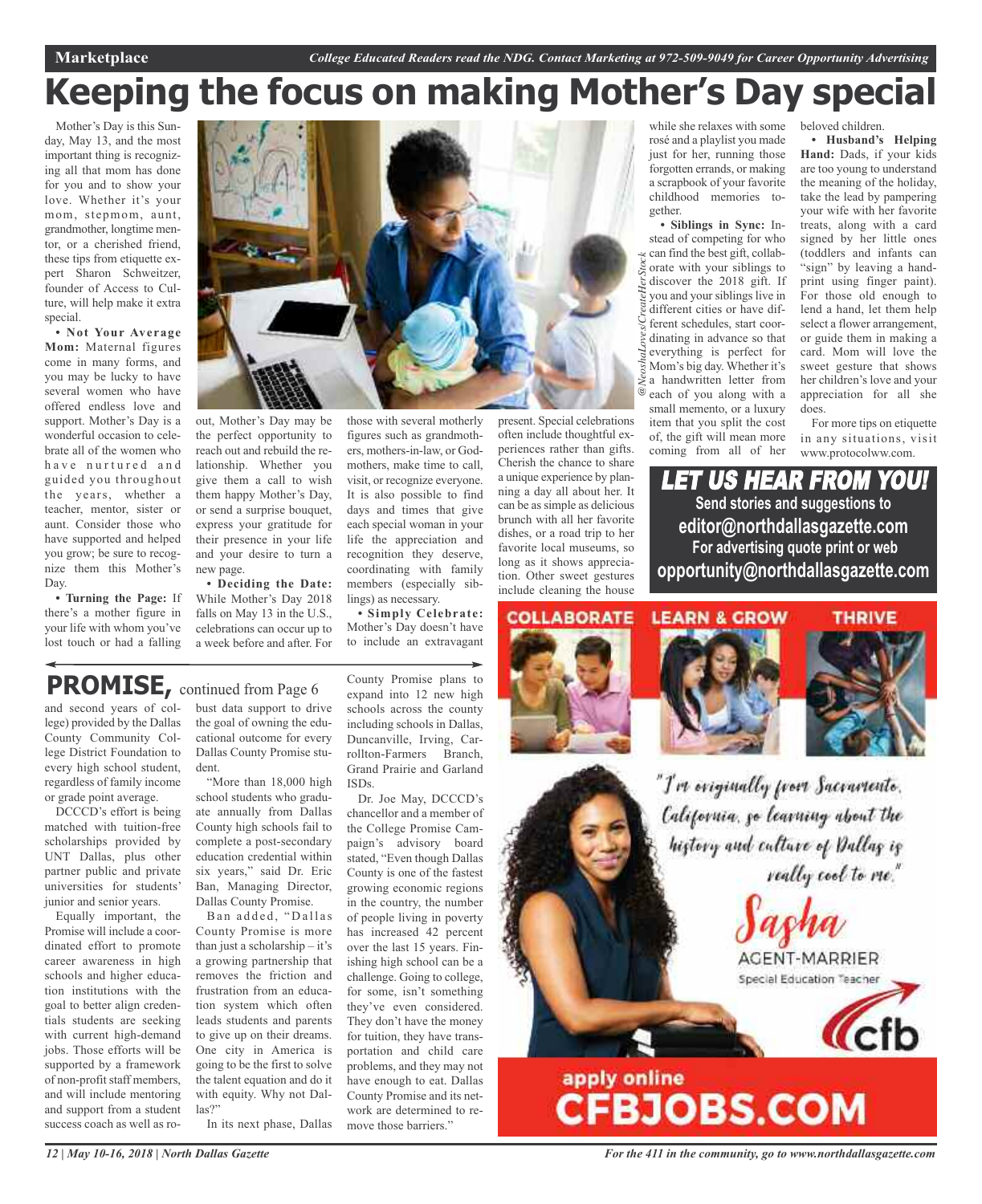## **Upcoming DFW area job fairs**

looking for forklift drivers and warehouse workers. Second and third shift positions are available, along with 6 day work weeks weekly pay starting at \$11/hour. Applicants must bring two (2) pieces of valid/unexpired ID in order to be considered for work. For more information contact 817-513-5402 or bryant@malacehr.com.

**May 23 Dallas Career Fair** The Dallas Career Fair will be held on May 23 from 6 p.m. to 8 p.m. at the Renaissance Hotel, in Addison. United Career Fairs has over 20 years of experience in connecting candidates just like you with hiring managers at companies ranging from small local businesses clear on up to Fortune 500 corporations. Their career fairs focus specifically on sales, business development, marketing, customer service, and retail & sales management jobs. Make sure to arrive at the career fair no later than 6pm, wear business professional attire, bring at least 10-15 copies of your updated resume, and display an engaging and motivated attitude. For more information visit www.eventbrite.com.

### **May 12 El Centro West Campus Resource Fair**

El Centro College West Campus will host their Community Resource Fair on Saturday, May 12 from 9 a.m. to 1 p.m.

This free event will include: an employment fair, Family Support Services, El Centro College Programs, free health and wellness screenings and music and fun for the entire family!

For more information on this opportuntiy, email mmedina@dcccd.edu.

### **May 15 Arlington Answers Job Fair**

The ArlingtonAnswers 2018 Job Fair will be held on May 15 from 10 a.m. to 2 p.m. at The Church on Rush Creek, in Arlington. This year internship within the IT field will be provided, along with free social media headshots. For more information visit www.eventbrite.com.

### **May 16 Lattimore Materials Company Job Fair** Lattimore Materials

Company Open House is holding a job fair on May 16 from 10 a.m. to 2 p.m. at



15900 Dooley Road in Addison. There are positions available for professional mixers, drivers, tankers and diesel mechanics. You must be 21 to apply. For more information visit workeco.wfsdallas.com.

### **May 17 Choice Career Fairs**

Choice Career Fairs is holding a Dallas Career Fair on May 17 from 11 a.m. to 2 p.m. at Doubletree Hotel, in Dallas. Dress professionally and bring plenty of resumes, because they're here to hire. Many of these companies have several openings and are eager to meet with you. For more information and to register visit www.eventbrite.com.

### **May 17 LSG Group**

The LSG Group is holding a Job Fair Open House on Thursday, May 17 from 10:00 a.m. to 2:00 p.m. at 2120 West 33rd. St. in Dallas. The on-site hiring event is looking for Cooks, food Preps, first airline food

### have Class A or B CDL), driver helpers, materials storekeepers/forklift operators, food and beverage cart assemblers, equipment and sanitation utility workers, building maintenance, and vehicle mechanic (Diesel/auto). Safety shoes are preferred so they can give you a tour of the kitchen. You will need to bring employment Eligibility Documents, and completed applications that can be completed upon arrival or online at www.lsggroup.com/work-us/jobs/.

equipment handlers (Must

### **May 17 Greater Dallas Career Fair**

The Greater Dallas Career Fair is hosting a job fair on Thursday May 17, from 11:00 a.m. to 2:00 p.m. at The Westin Dallas Downtown, in Dallas. They are looking for sales, customer service, and entry level management. Make sure to bring plenty of resumes and dress professional.

### **May 23 Malace|HR Fair**

Malace|HR is hosting a job fair on Wednesday May 23 from 10 a.m, to 1 p.m. at the GM Universal Facility, in Grand Prairie. They are

### TISEO PAVING COMPANY 419 E. Hwy. 80, Mesquite, TX 75150 Tel: (972) 289-0723 Fax (972) 216-5637 www.tiseopaving.com Performing Concrete Street Paving in the Metroplex Area We Accept Subcontracting Bids For All Public Works Projects in the Dallas Area. We Are Accepting Applications for Concrete Mixer Drivers and Heavy Equipment Mechanics

**Equal Opportunity Employer** 

#### **May 24 Sales & Professional Career Fair**

The 19th Annual Dallas Sales & Professional Career Fair will be held on Thursday May 24, from 11:30 a.m. to 2:00 p.m. at The Sheraton Dallas Hotel by the Galleria, in Dallas. You will be able to meet, sit down and interview with Fortune 500 employers at The Dallas Premiere Sales & Professional Career Fairs. Please dress professional (suit & tie - business attire) and bring plenty of resumes. The industries represented at our Career Fairs: Sales, Inside Sales, Outside Sales, Retail, Financial Sales and Advisors, B2B Sales, Customer Service, Industrial Sales, Consulting, Entry Level Management Training, Customer Service, Administration, Security Sales, Recruiting, Insurance, Military Veterans, Enlisted Military Veterans, Re-

tail, Telecommunications, Logistics, Solar, Sales Management, Medical Device, Retail Management and more.

### **May 29**

### **RN VirtualJob Fair**

The Oncology Registered Nurse (RN) Virtual Job Fair will be held on May 29. You will be able to explore everything Medical City Dallas Hospital has to offer, and chat one-on-one with our recruiters from your smartphone, computer, or tablet, during whichever time works best for you! Medical City Dallas is looking for amazing nurses who feel called to take care of cancer patients in a worldclass setting. You must have oncology: 1 year (Preferred), and a registered nurse (RN) license or certification. For more information visit www.medicalcityhospital.com.





**Paid Internship opportunity for writers, college students in the Dallas Area**

The *North Dallas Gazette* has an internship

position available. The goal is to provide students and aspiring writers an opportunity to gain published clips, experience and professional feedback.



The position is for up

to 20 hours a week at \$8.00 per hour. Applicants must have reliable transportation.

**Send resume and writing samples to: businessoffice@northdallasgazette.com**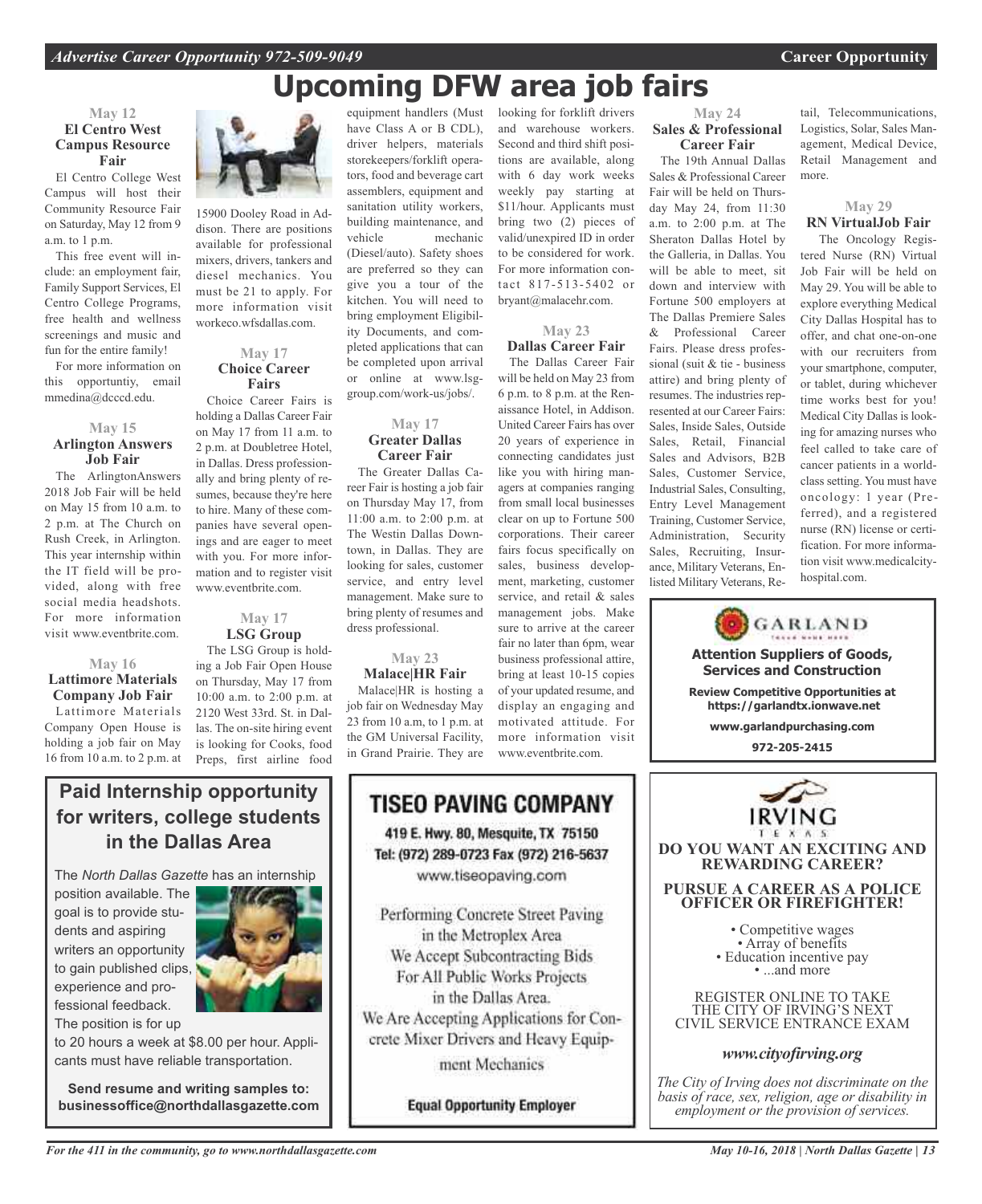### **Church Happenings www.NorthDallasGazette.com**

### **BETHEL BIBLE FELLOWSHIP, CARROLLTON (A PLACE TO BELONG)**

*NOTICE: Pastor Woodson serves the community by providing "Professional Therapy and Counseling Services" on a "Sliding Fee" scale. To schedule an appointment call the Pastoral Counseling Center at 972-526-4525 or email the church at www.bethelbiblefelloswhip.org*

Discover Hope and Help for daily living; and, you don't have to be a member to come. The Connect-2-Reflect (C2R) meetings are held in comfortable and relaxed homes, one in Carrollton and one in Plano, refreshments are served. Call the church for details.

#### **May 13, 9:45 a.m.**

You're invited to our "Prayer and Meditation" at 9:45 am. You will be blessed and inspired. You don't want to miss this as we celebrate service to God, our community and all mankind.

#### **May 16, 7 p.m.**

Join us in Wednesday's Prayer and Bible Study Class with Senior Pastor Woodson, Pastor Larry Gardner, Pastor Bernadette, and others conducting a new book study with "The Red Sea Rules" by Robert J. Morgan, 10 God-Given Strategies for Difficult Times, with supporting chapters and verses. Spiritual maturity is God's desire for you; it's Time to Grow in the Word of God.

Dr. Terrance Woodson, Senior Pastor 1944 E. Hebron Parkway Carrollton, TX 75007 972-492-4300 www.bethelbiblefelloswhip.org

### **FELLOWSHIP CHRISTIAN CENTER CHURCH IN ALLEN "THE SHIP"**

 $\mathcal{L}_\text{max}$  , which is a set of the set of the set of the set of the set of the set of the set of the set of the set of the set of the set of the set of the set of the set of the set of the set of the set of the set of

**May 13, 9 a.m.** Join us in our Grand Opening Sunday Morning Services as we praise and worship God in the Joycie Turner Fellowship Hall, followed by our Sunday Worship Services; and bring someone with you, you will be blessed. It's for our Friends and Family. You are special to us.

#### **May 16**

Join us in our Wednesday's 12 Noon-Day Live, Prayer and Bible Study class and/or our Wednesday Night Live, Prayer and Bible Study at 7 p.m. to learn more about God's Word. Be encouraged by God's plan for your maturity and His glory; and most of all; be prepared to grow.

Dr. W. L. Stafford, Sr., Ed. D. Senior Pastor 1609 14th Street Plano, TX 75074 Future Building location is 2450 K Avenue #300

Plano, TX 75074 972-379-3287 www.theship3c.org

### **INSPIRING BODY OF CHRIST CHURCH, Let's Go Fishing! MATTHEW 4:19**

 $\mathcal{L}_\text{max}$  , which is a set of the set of the set of the set of the set of the set of the set of the set of the set of the set of the set of the set of the set of the set of the set of the set of the set of the set of

**May 11, 7 p.m.** All men are invited to Men's Ministry meeting each Friday night at 7 p.m., (IBOC promotes proactive male leadership.)

#### **May 13, 10 a.m.**

You are invited to our Baby Christening Service. Don't forget to invite family and friends to this sacred event. Also, you are invited to join us for our Morning Service as we celebrate of our Lord and Savior, Jesus Christ.

**May 14, 7 p.m.** Join us in Monday School as we grow in God's Word and learn what God has to say to us.

Pastor Rickie Rush 7701 S Westmoreland Road Dallas, TX 75237 972-372-4262 www.Ibocchurch.org

### **MT. OLIVE CHURCH OF PLANO (MOCOP) (Uniting the Body of Christ Among Nations)**

 $\mathcal{L}_\text{max}$  , which is a set of the set of the set of the set of the set of the set of the set of the set of the set of the set of the set of the set of the set of the set of the set of the set of the set of the set of

#### **May 13, 10 a.m.**

Join us for Morning Worship Service as we praise and worship God for His Honor and His glory; and don't forget to comeback at

"This is a great opportunity for Wells Fargo to serve bright, motivated students from the most disadvantaged households in Dallas with the hopes that this learning experience will propel them to consider a career in the financial sector," said Dora Ramirez, vice president of commu-

nity development.

Under the PTECH model, each academy has one or more industry partners in charge of creating career

7 p.m. for our Brazilian Church.

**May 16, 7 p.m.** You're invited to our Wednesday's Bible Study class; you will learn what God has to say to us. Come to be encouraged by God's plan for your spiritual growth and His glory.

Dr. Sam Fenceroy, PhD Senior Pastor and Pastor Gloria Fenceroy 300 Chisholm Place Plano, TX 75075 972-633-5511 www.mocop.org

#### **NEW MOUNT ZION BAPTIST CHURCH (Abiding in Christ)**

 $\overline{\phantom{a}}$  , which is a set of the set of the set of the set of the set of the set of the set of the set of the set of the set of the set of the set of the set of the set of the set of the set of the set of the set of th

**May 13, 7 a.m.** Join us for our Early Service or our Morning Worship Service as we praise and worship God, you will be blessed.

**May 16, 7 p.m.** Join us at our Wednesday's Intercessory as we pray to God for others. Call the church for details for details.

Dr. Tommy L. Brown, Ed. D. Senior Pastor 9550 Shepherd Road Dallas, TX 75243 214-341-6459 nmzbcofdallas@aol.com

**SHILOH MBC IN PLANO (WHERE COMMUNITY BECOMES FAMILY)**

 $\overline{\phantom{a}}$  , which is a set of the set of the set of the set of the set of the set of the set of the set of the set of the set of the set of the set of the set of the set of the set of the set of the set of the set of th

### **Banking volunteers continue teaching Carter Collegiate Academy students about business strategy**

Wells Fargo & Company volunteers hosted a workshop at Carter High School Collegiate Academy as part of their support for the Dallas ISD and Carter HS Pathways to Technology and Early College High School (PTECH) program.

The PTECH program, known as the Collegiate Academy, is a public private initiative designed to serve incoming ninth-grade students who have the determination to attend col-

lege, are first-generation college students, and historically underrepresented in higher education.

The ultimate goal of this initiative is to help incoming freshmen to attain a high school diploma and Associates degree simultaneously, and for free.

The workshop presented by Wells Fargo volunteers consisted of an interactive panel moderated by District Manager for Wells Fargo in Dallas, Mark Cooks.

pathways to help students learn skills they need to become employed in a particular industry.

As a corporate partner in this innovative and ambitious initiative, Wells Fargo has been working directly with Carter HS students to create a pipeline of talent to learn about banking and financial services careers, receive mentoring, financial education and additional career and job readiness support.

Come and connect to God through Shiloh; grow in Christ through the study of God's Word; and Serve God through service to each other and to the world. John  $12:26$ .

#### **May 13, 8 a.m. and 11 a.m.**

You are invited to join us as we celebrate our Lord and Savior, Jesus Christ this Sunday. We would love to have you at our services.

#### **May 16, 7 p.m.**

You're invited to our Wednesday's Bible Study to learn more about God's Word. Come and be encouraged by God's plan for your maturity and growth; it's all for His glory and His honor. We are, "Growing in Christ through the study of His Word."

#### **May 20, 8 and 11 a.m. Services**

Ladies and gentlemen, mark your calendars, our annual Women's Day Celebration will be during Worship Services. This year's theme Is "Under Construction… God at Work".

Our church ministries offer opportunities for motivation and growth; join us and see. Be blessed of the Lord.

Dr. Isaiah Joshua, Jr. Senior Pastor 920 E. 14th Street Plano, TX 75074 972-423-6695 www.smbcplano.org



www.IRSsafe.com

NDG now has a "Special Advertising Package" for churches and non-profit organizations that need to let the community know about your Special Event.

### Opportunity You Can Measure...

### **Church Events**

- Church Anniversary
- Pastor's Anniversary
- Women's Day
- Men's Day

### **Non-Profit Org. Events**

• Fundraisers

(Concerts)

- Special Events
- (Personal or Community)

### Special Rate \$199

(Black & White, per insertion) Ad size - 4.905"x 6"(Quarter Page, B&W) (NOTE: Color Ad \$75 extra per inserion) Production disclaimer - NDG ad meake-ready is not included in promotion.

Layout/production of "copy ready"ad will be a nominal extra cost.

E-mail ad copy to: Marketing@NorthDallasGazette.com or call our Marketing Department today!

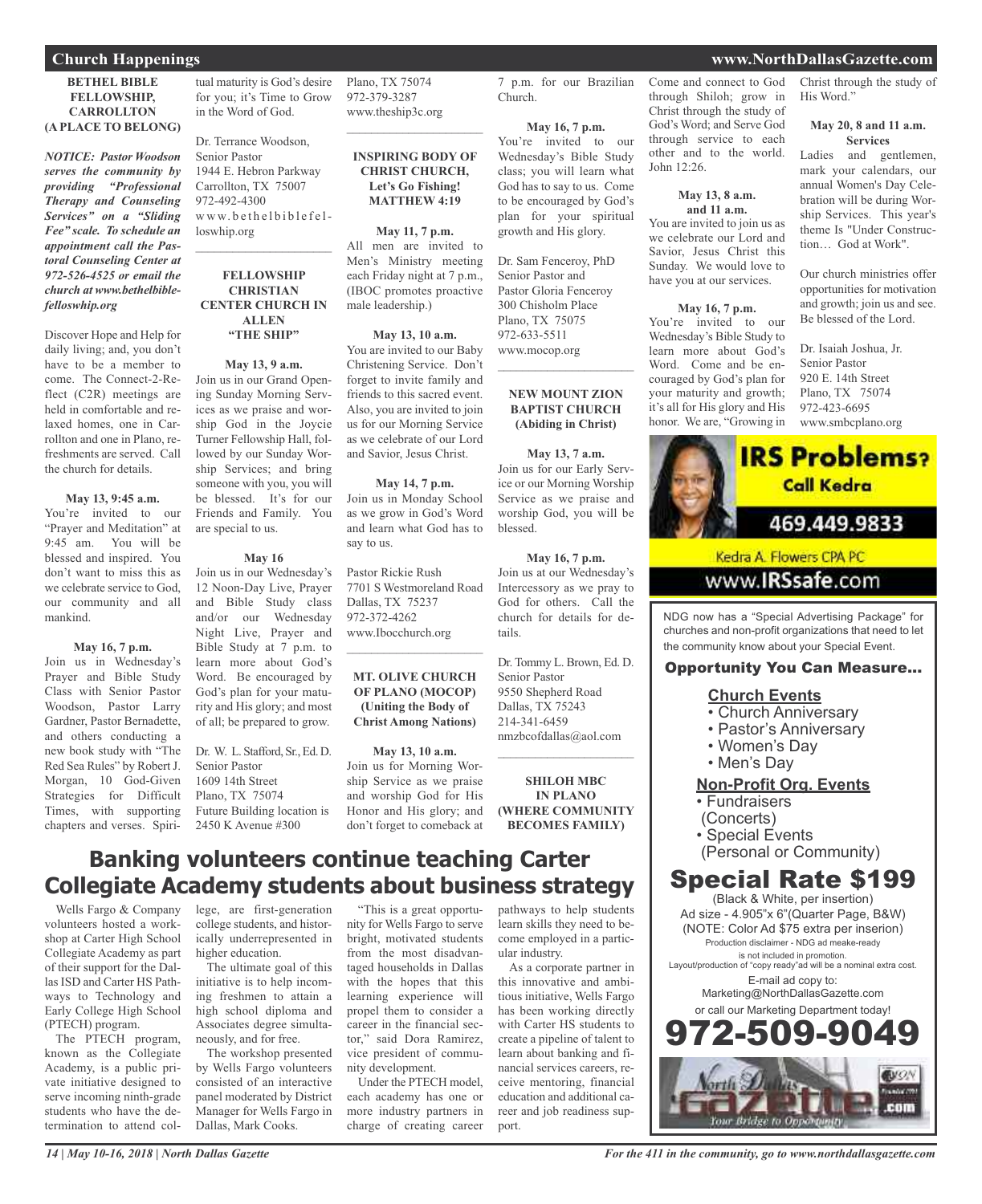# **Faith proved genuine**



*Send email to: businessoffice@ northdallasgazette.com to sign up for Sister Tarpley's weekly electronic newsletter.*

"Even one of their own prophets has said, 'Cretans are always liars, evil brutes, lazy gluttons.' This testimony is true. Therefore, rebuke them sharply, so that they will be sound in the faith and will pay no attention to Jewish myths or to the commands of those who reject the truth" (Titus 1:12- 15).

In December 1983, The Princeton Religion Research Center published a landmark survey conducted for The Wall Street Journal by the Gallup Organization. The researchers measured a wide range of moral and ethical behaviors, such as calling in sick when not sick, cheating on income tax, and pilfering company supplies for personal use. The results were disappointing, to say the



workplace.

mitment."

searchers found most startling was that there was no significant difference between the churched and the unchurched in their ethics and values on the job. In other words, despite the fact that more and more people were attending churches, churches seemed to be having less and less of an impact on the moral fiber of their people, at least in the

To quote the researchers: "These findings will come as a shock to the religious leaders and underscore the need for religious leaders to channel the new religious interest in America not simply into religious involvement but in deep spiritual com-

"Either these are not the gospels, or we're not Christians," said Thomas Linacre, Henry VIII's doctor and Renaissance thinker, after given the four gospels in Greek. Linacre recognized a great disparity between those who proclaimed Christ

But what the reand how they lived their lives.

> If our faith life is not validated through our behavior then one must question if we even have a genuine relationship with Christ. The

apostle Paul didn't like what he saw in the believers on the island of Crete. They proclaimed Christ with their mouth, but their behavior looked no different than those who did not claim



Pray that your faith is "proved genuine and may result in praise, glory and honor when Jesus Christ is revealed" (1 Peter 1:7-8).

Oh God, Time and grace heals our wounds, but time is not always a friend. What about my friends who have not heard Your words of life? What if they were to die today? I should know how short life can be. I've lost loved ones and friends who were young. Accidents and sudden illness can take away a life quickly. Cancer, diabetes, aneurysms, cata-

strophic events can change a person's health and life in a moment. Lord, why do I fear opening my mouth? Please help me to be bold, the speak Your words of truth and life to those I love, my family and friends, before time runs out. Help me to be a living testimony for You. Stir up the Holy Spirit within me and the gifts You have given me to minister to others, to reach a dying world, to share Your love and Your hope for the future. Thank You in the name of Jesus, my Lord and Savior. Amen.





Mid-week: Wednesday at 7:00 p.m. Youth Church: Every 3rd, 4th, and 5th Sunday at 10:45 a.m. AWANA: Wednesday at 6:30 p.m. Contact Information: 972-423-6695 www.smbcplano.org



*(L to R): Carl, Kiersten & Sharon Goff with Kiersten's certificate for the highest GPA, ever, at DBU in the field of Sports Management. She graduates May 11 and they go on a graduation cruise, May 12th. Bon Voyage!*

MT. OLIVE CHURCH OF PLANO 300 Chishoim Pl. Plano, TX 75075 972-633-5511

### **RAKES,** continued from Page <sup>2</sup>

clearly what I wanted to do with my life," said Rakes.

Seventh Fleet, which is celebrating its 75th year in 2018, spans more than 124 million square kilometers, stretching from the International Date Line to the India/Pakistan border; and from the Kuril Islands in the

North to the Antarctic in the South. Seventh Fleet's area of operation encompasses 36 maritime countries and 50 percent of the world's population with between 50-70 U.S. ships and submarines, 140 aircraft, and approximately 20,000 Sailors in the 7th Fleet.



302 Centennial Blvd Richardson, TX 75081 Answers you need, Hope for today is waiting for you... . Sunday School for all ages 8:30 am · Sunday Morning Prayer  $9:30$  am · Sunday Service  $10:00$  am · Wednesday Night Service 7:00 pm